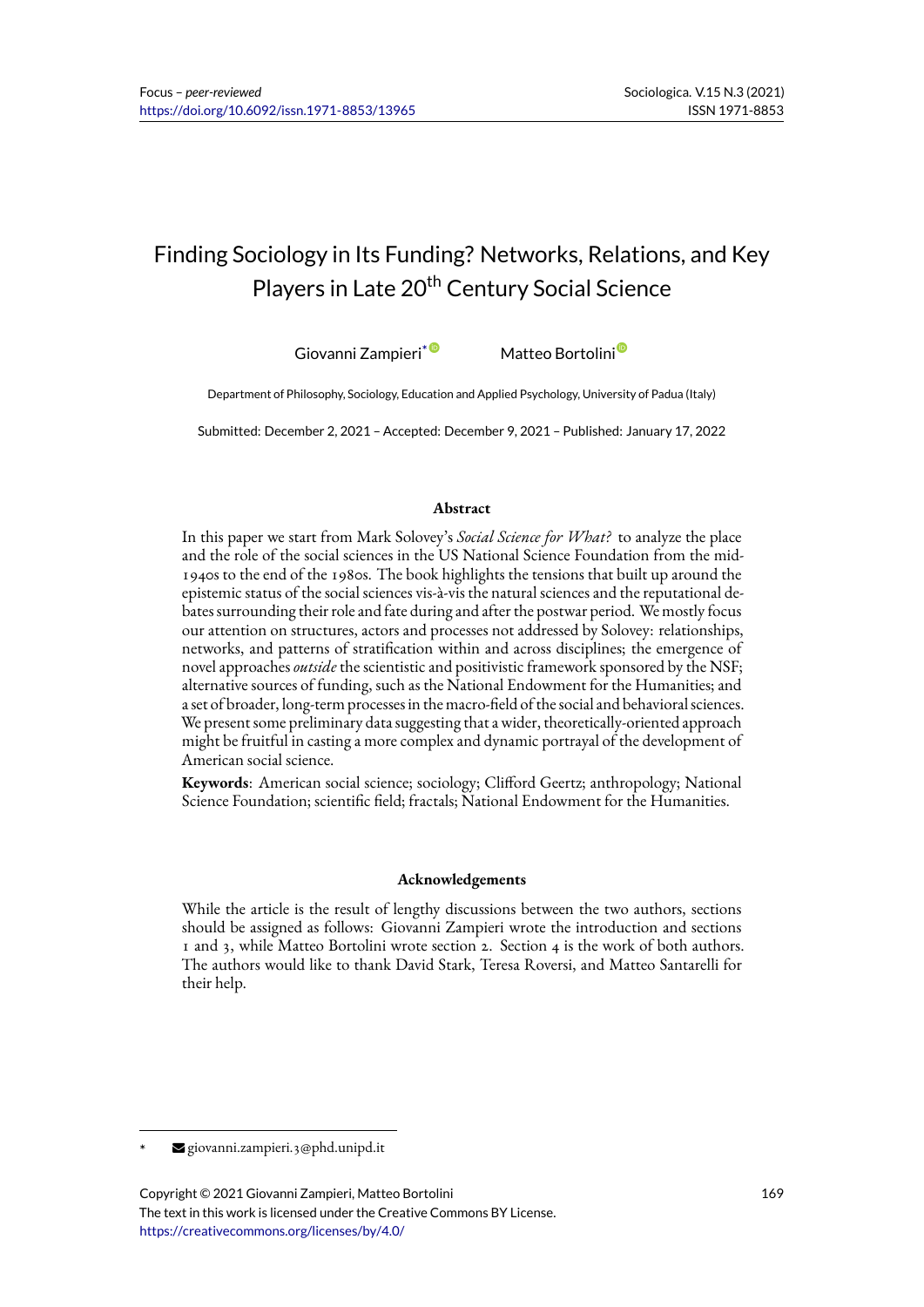In the last twenty years or so, contemporary historian Mark Solovey has become one of the most highly esteemed scholars among those committed to reflecting on the history and the fate of the social and psychological sciences during and beyond the postwar period. In particular, he has been able to combine critical thinking on the Cold War era in general with more focused work on the network of public and private funders of the American social sciences during the Cold War (Kleinman & Solovey, 1995; Solovey, 2001, 2012, 2013). In *Social Science for What?* (2020) he finally concentrates at length on what looks like his first, and crucial, intellectual crush: the National Science Foundation (NSF). The history of this influential institution and its impact on the macro-field of American social science during the second half of the 20<sup>th</sup> century is traced on the basis of a powerful pair of guiding hypotheses. First, early structural and funding choices favored the adoption of a "scientistic framework" to include, justify, and evaluate social scientific work *within* the NSF. Second, this framework had an impact *outside* the scientific macro-field, as the status and the promise of the social sciences were recursively, and hotly, debated within American political culture and partisan politics (Solovey, 2020, pp. 6–8).

In the following pages, we start by summarizing *Social Science for What?* as a rich account of the place and the role of the social sciences in the NSF from the mid-1940s to the end of the 1980s. In particular, in the first section we highlight the tensions that built up around the epistemic status of the social sciences vis-à-vis the natural sciences and the reputational debates surrounding their role and fate during and after the postwar period. Was social science going to be a valuable instrument for addressing urgent societal problems or the dangerous propagator of corrupting ideologies? In the remainder of the paper our attention turns to structures, actors and processes not addressed by Solovey. In the second section we sketch the intellectual and academic trajectory of the late American anthropologist, Clifford Geertz, encouraged by the fact that Solovey himself presents him as the standard-bearer of that interpretation-oriented social science excluded from NSF funding. We use Geertz's case to emphasise the importance of looking at relationships, networks, and patterns of stratification within and across disciplines that contributed to the emergence of novel approaches*outside* the scientistic and positivistic framework sponsored by the NSF. In the third section we focus on the National Endowment for the Humanities as a relevant example of an alternative source of economic and symbolic capitals for non-positivistic social scientists.<sup>1</sup> In the fourth and last section we indicate how stratification, networks, and institutions might be combined with a number of broader, long-term processes in the macro-field of the social and behavioral sciences. We underpin our argument with some preliminary data suggesting that this approach, although incomplete here, could be fruitful in casting a more complex and dynamic portrayal of the development of American social science.<sup>2</sup>

## **1 The Social and Behavioral Sciences at the National Science Foundation**

As is well known, it was during the postwar period and the early stages of the Cold War that the natural sciences came to occupy a privileged status in the political agenda of the federal government of the United States. The employment of new technologies during World War Two and the subsequent development of nuclear weapons during the so-called "arms race" proved how

<sup>1.</sup> Another case in point could have been the Wenner-Gren Foundation, a key player for the development of American anthropology (see Lindee & Radin, 2016).

<sup>2.</sup> We will focus mostly on sociology, even though we know that, as a pluralistic and rather "porous" discipline (Abbott, 2001; Turner, 2014), it might not be representative of the macro-field as such. In this sense, our observations are to be seen more as suggestions for future research than as criticisms of a fine book.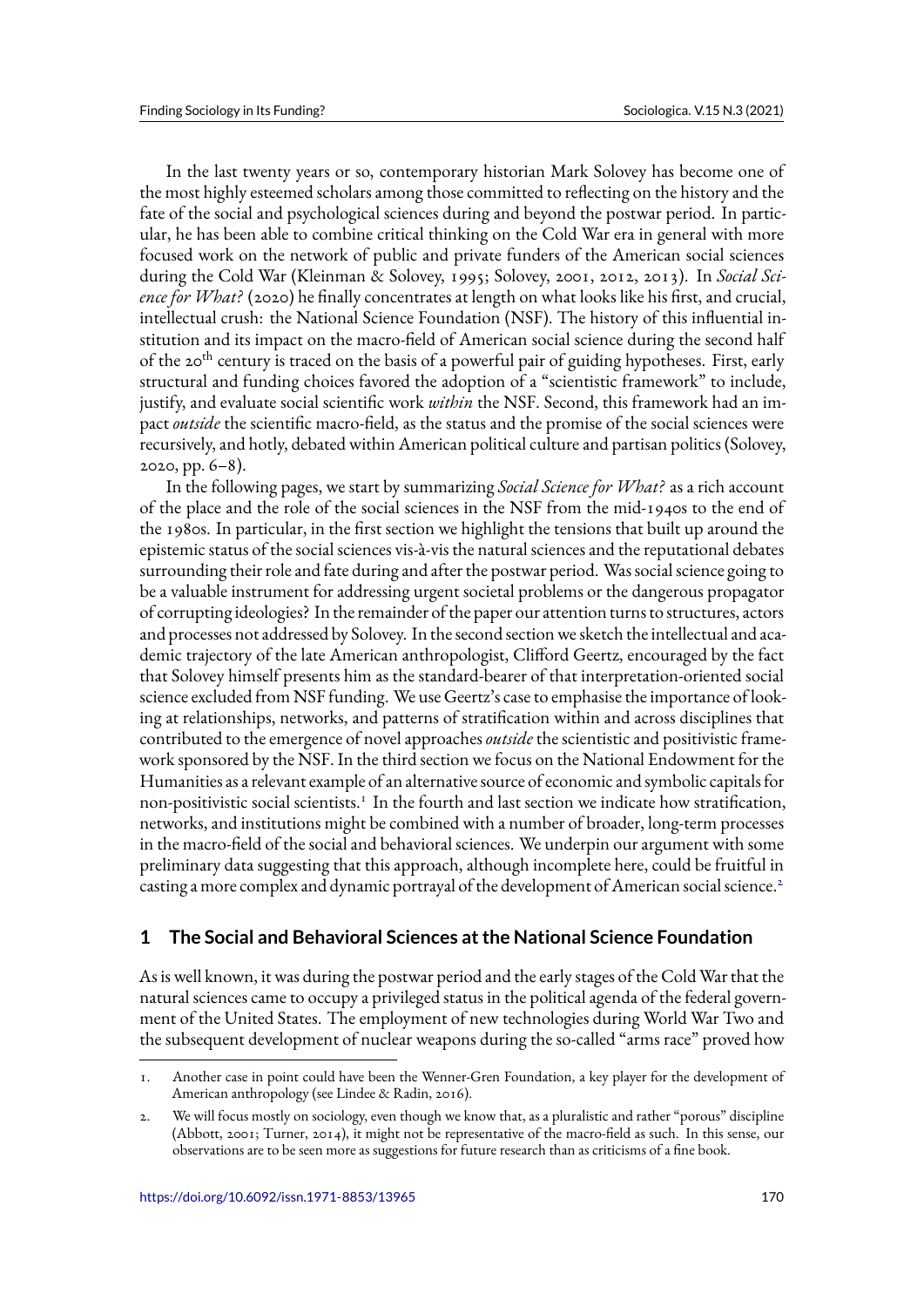much the natural sciences, and physics in particular, were going to be crucial in determining the relative position of nation states in the new global geopolitical scenario. After five years of debate, in 1950 the National Science Foundation (NSF) was created to provide federal support for research and education in all scientific fields but medical research — which was supported by the National Institutes of Health (Solovey, 2020, p. 50). In the discussions that led to the agency's establishment, the social sciences occupied a peripheral role and were considered by many players as disciplines that should not be included under the NSF umbrella.

According to Solovey (2020), in order to carve out a space for themselves in the newlyfounded federal agency, American social scientists depicted their work as part of a unified scientific enterprise, striving to depict it as rigorous and objective from the beginning. This had profound implications for both their positioning with respect to the natural sciences, and the way in which politicians understood (and interacted with) them. The push-and-pull effects of these two cleavages are constantly highlighted throughout the book's ten chapters, which are organized chronologically to underscore the consequential impact that the foundational moments of the NSF had over the development of the social sciences. In the first chapter, Solovey (2020) portrays the problematic processes of inclusion of various disciplines under the NSF aegis. As natural sciences such as physics acquired a prominent and representative role during the nuclear age — i.e., physics as the paradigm of what "science" looks like — heated debates on the reputation of the social sciences as real sciences centered on their "shaky scientific status" and their "scientific identity," undermined by their "engagement with politics and other matters involving value judgments and perhaps ideology" (p. 30). Solovey sheds light on how different actors — including the Social Science Research Council (SSRC) — strived to put the disciplines they represented under the umbrella of "the natural sciences," and to make them eligible for NSF funding by avoiding approaches that explicitly addressed social problems or engaged directly with progressive or leftist ideologies.

The reader is then led through the 1950s (Chapter Two), when the first research program in the social sciences made its debut under Harry Alpert, the "first social science policy architect." According to Solovey, Alpert "recommended to his superiors that the NSF should develop a program based on 'an effective integration and partnership between the natural and social sciences'"  $(2020, pp. 51, 55)$  — thus leaving the task of funding applied research on difficult or problematic issues to private, philanthropic foundations. This phase consolidated both the ideology of basic research and the idea of scientific merit — strengthened by the creation of the peer review system — which in turn legitimated the social sciences at the price of drawing them closer to the natural ones. Still, funds for these disciplines remained low (in 1958, only US\$ 600,000 out of a US\$ 16.3 million research budget were assigned to the social sciences), and grants were generally smaller and shorter than those awarded to natural sciences (p. 69). Backstage, Alpert was in favor of applied (as opposed to basic) research and interpretive (as opposed to positivistic) approaches, but the early projects funded by the NSF still embraced scientism because of the under-recognized role of the social sciences in the Foundation's charter, combined with a hostile political climate, the unwelcoming positions of hard scientists, and the existence of other funders.

Chapters Three and Four describe the 1960s as a supportive period for NSF social science, thanks to a dramatic increase in the agency's total funding — from US\$ 40 million in 1958 to US\$ 500 million in 1968 — and the favorable political climate epitomized by the Kennedy and Johnson presidencies (Solovey, 2020, p. 80). During this era, social sciences were granted their own division, for the first time matching the natural sciences' status in the organization. Moreover, their budget increased — from US\$ 2.2 million in 1960 to US\$ 15.3 million in 1969 (p. 85)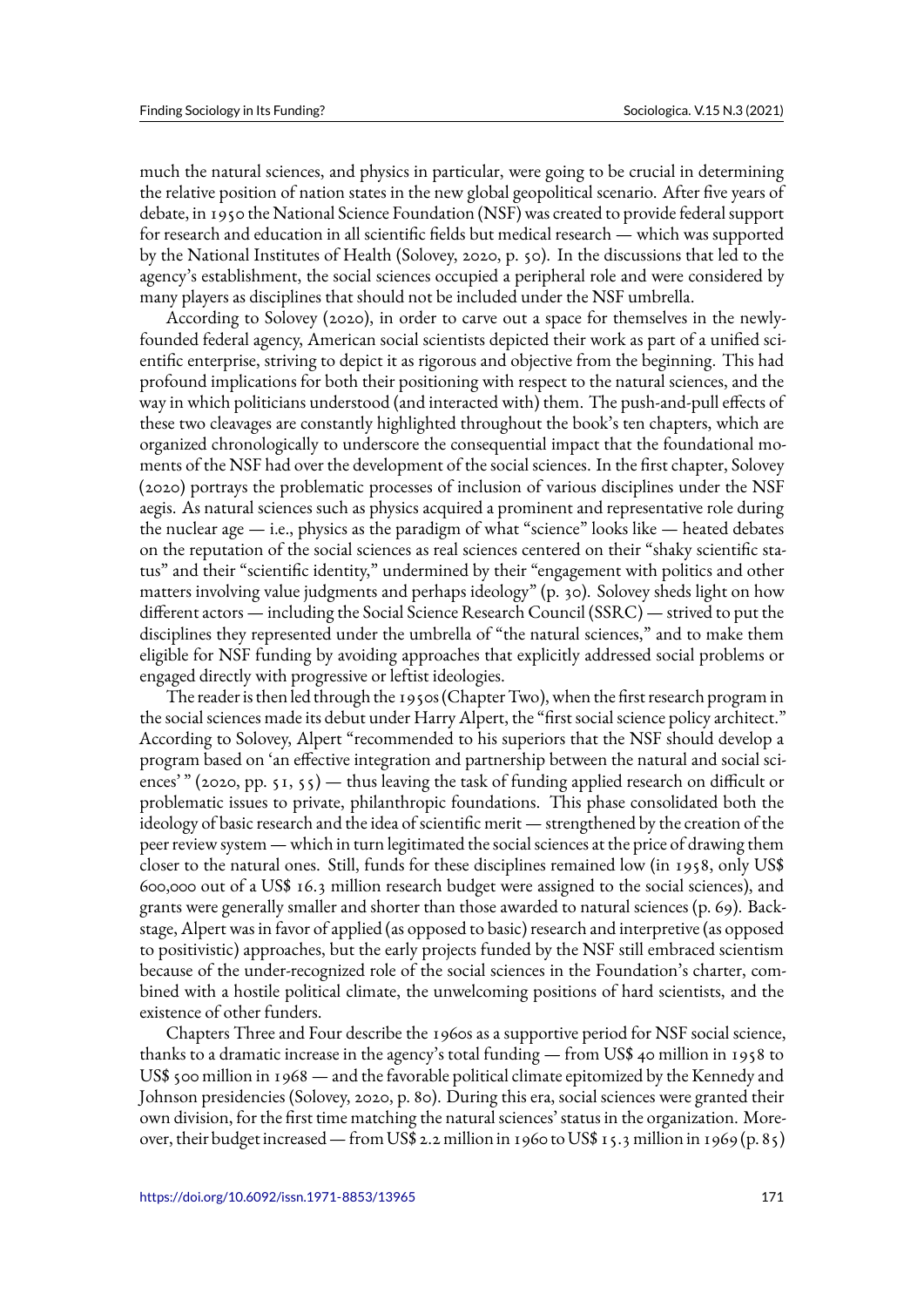— and funding was extended to applied projects. Nonetheless, the natural sciences continued to receive the lion's share of the budget, and the NSF approach to social science "continued to be defined by a unity-of-science viewpoint and hard-core emphasis" (p. 89). Solovey presents two stories that, together, prismatically reflect the period's constant political tension and repeated attacks. Following the trajectory of political science and two legislative initiatives that, while originating in the Democratic camp, framed the position of social science in the federal funding system in dramatically different ways, Solovey highlights the NSF leaders' continuing worries about the politicization of the social sciences and its effects on the reputation of the agency, on the one hand, and the constant attempts of politicians to use the social sciences to fuel their strategic talking points, on the other.

The period from the late 1960s to the late 1970s saw a dramatic decrease in federal funding, a widespread distrust of the social sciences and their practical relevance — probed by the Interdisciplinary Research Relevant to Problems of Our Society (IRRPOS) program. In addition, the Vietnam War, the Watergate scandal, the 1973 and 1979 oil crises, and the Iran hostage showdown led to a general skepticism about government and expert knowledge. The convergence of "[b]udgetary pressures, growing skepticism about the social sciences and their policy relevance, a conservative resurgence […] and heightened demands for political responsiveness" posed serious problems to the social sciences at the NSF (Solovey, 2020, p. 137). In the fifth chapter Solovey thus focuses on three cases embodying this convergence: the debate over the Research Applied to National Needs (RANN) program, which sought to produce policy-relevant research; the Golden Fleece Award instituted by Senator William Proxmire (D-WI) to draw the attention of the media and the general public to research projects he considered to be a waste of taxpayers' money; and conservative attacks on "Man: A Course of Study" (a.k.a. MACOS), an evolutionary-oriented curriculum program devised to disseminate social scientific knowledge and sensitivity among grade school students.

This discontent in the political arena, science policy circles, and society at large led to a major internal reorganization in NSF social science, as discussed in Chapter Six. Under the guidance of psychologist John Atkinson — the first social scientist to serve as the director of the NSF — the social sciences were refashioned to limit damage and preserve the Foundation's public reputation and its shaky relationship with the political sphere. The social sciences division was closed in 1975, and the disciplines were lumped together with the biological sciences under the latter's organizational branch (Solovey, 2020, pp.  $176-178$ ) — reducing their autonomy to protect them, and the agency, from external pressure and criticism (p. 182). *Social Science for What?* then reconstructs how a report commissioned by the National Academy of Sciences, authored by psychologist and economist Herbert Simon, reinforced the idea of a fundamental unity between the natural and the social sciences, underscoring the importance of basic (again, as opposed to applied) research. The late 1970s thus saw a decline in the prestige of the social sciences and the umpteenth downgrading of practice-oriented perspectives in favor of basic research and "big social science" projects, such as longitudinal surveys and national election studies (p. 191).

Chapters Seven and Eight focus on the "dark days" of the 1980s: Ronald Reagan and his administrations massively reduced the budget allocated to the social sciences, to which their practitioners and supporters attempted to respond with a variety of strategies. In 1982, the budget for the social sciences was slashed from US\$ 33 million to US\$ 10.1 million (Solovey, 2020, p. 211), drastically shrinking the funding for science education programs. By focusing on the actions of Reagan's adviser and Office of Management and Budget director David Stockman (p. 215), Solovey effectively demonstrates that, although budgetary cuts were ostensibly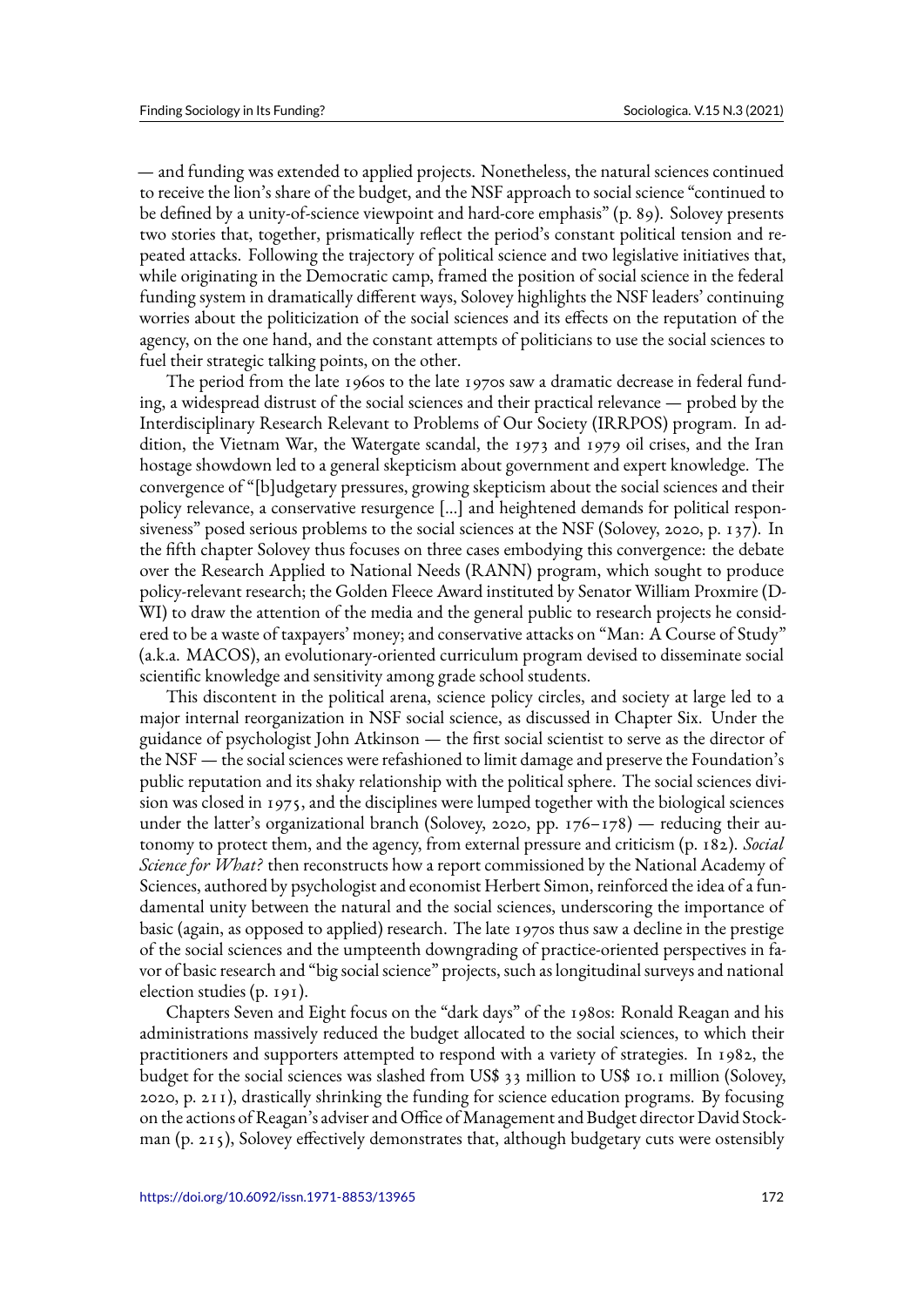motivated by cost-cutting imperatives, the administration was in fact driven by worries concerning the ideological underpinning of the social sciences. At the same time, Solovey shows that it became clear, for social scientists, that "mounting an effective case against the cuts (and addressing associated threats to the scientific identity of the social sciences and their standing in the scientific community) would require an effort that was better organized and sustained" than those of the previous decades (p. 221). Solovey thus reconstructs the creation of the Consortium of Social Science Associations (COSSA) and its institutionalization as a nonprofit advocacy organization in 1982. Through public relations, lobbying activities, and educational events, the COSSA successfully defended the NSF's budget by winning support from politicians on both sides of the aisle. This maneuver, however, was not without consequences for the epistemic status of social science: "The funding crisis prompted social scientists and those who represented them at the NSF to focus, once again, on seeking support from natural scientists and establishing their position within a unified scientific enterprise" (p. 229).

As had happened forty years before, late 20th-century social scientists stressed the differences between their work and socially-engaged action research to defend themselves from the "conservative hostility that associated them with a leftist agenda," while framing their disciplines as "part of a unified scientific enterprise led by the natural sciences" (Solovey, 2020, pp. 233–234). Once again, controversies over the funding of social sciences brought the epistemic soundness and political status of these disciplines under the spotlight. These cleavages were successfully mobilized by social scientists themselves to protect their work but determined the shape and content of scholarly work by ruling out theoretical frames and practically-engaged research projects. And yet, even when they conformed to the mainstream scientistic framework, NSF social sciences remained deeply challenged by budgetary cuts, the continuous delegitimization within the federal organizational structure, and "a revival of critical statements from powerful natural science and engineering figures" (p. 250). Moreover, the opponents of NSF social science — and the scientistic approach — were also to be found outside the agency. In Chapter Nine, Solovey brings New Left ideologies, the implications of Thomas Kuhn's philosophical work, and the rise of the interpretive tradition captained by the cultural anthropologist Clifford Geertz into the picture. In doing so, the author tries to highlight how these ideas sparked a rethinking of what the social sciences were, and how and why they were to be practiced — thus leading to reform proposals that successfully reshaped their epistemic and political identity. Lastly, Chapter Ten provides the reader with a quick overview of major debates and developments from the late 1980s up to the present day, together with Solovey's reflections on the possible scenarios of the relationship between public funding and the American social sciences.

*Social Science ForWhat?* is, in our opinion, a major step past *Shaky Foundations* (Bortolini, 2014a). Here Solovey is more careful to define basic terms, like "scientism," which might convey an ambiguous meaning, and he is more willing to outline the positions of individual social scientists — a strategy which not only allows him to depict a plural and complex scientific field as opposed to providing a doxastic or simplistic representation, but also shows the cleavages running *through* the individual scientists (and politicians and policy-makers as well) who had to play a part in the game (see also Bortolini, 2021b). In the case of Harry Alpert, for example, Solovey answers one of the questions that his previous book had left pending: did social scientists advancing the cause of the behavioral sciences really believe in their scientistic-oriented approach? Alpert's "carefully restricted" (and, in the end, successful) strategy for advancing the cause of the social sciences in a rather hostile environment at the NSF (Solovey, 2020, p. 55) is now completed with an analysis of his scholarly positions on the work of Émile Durkheim,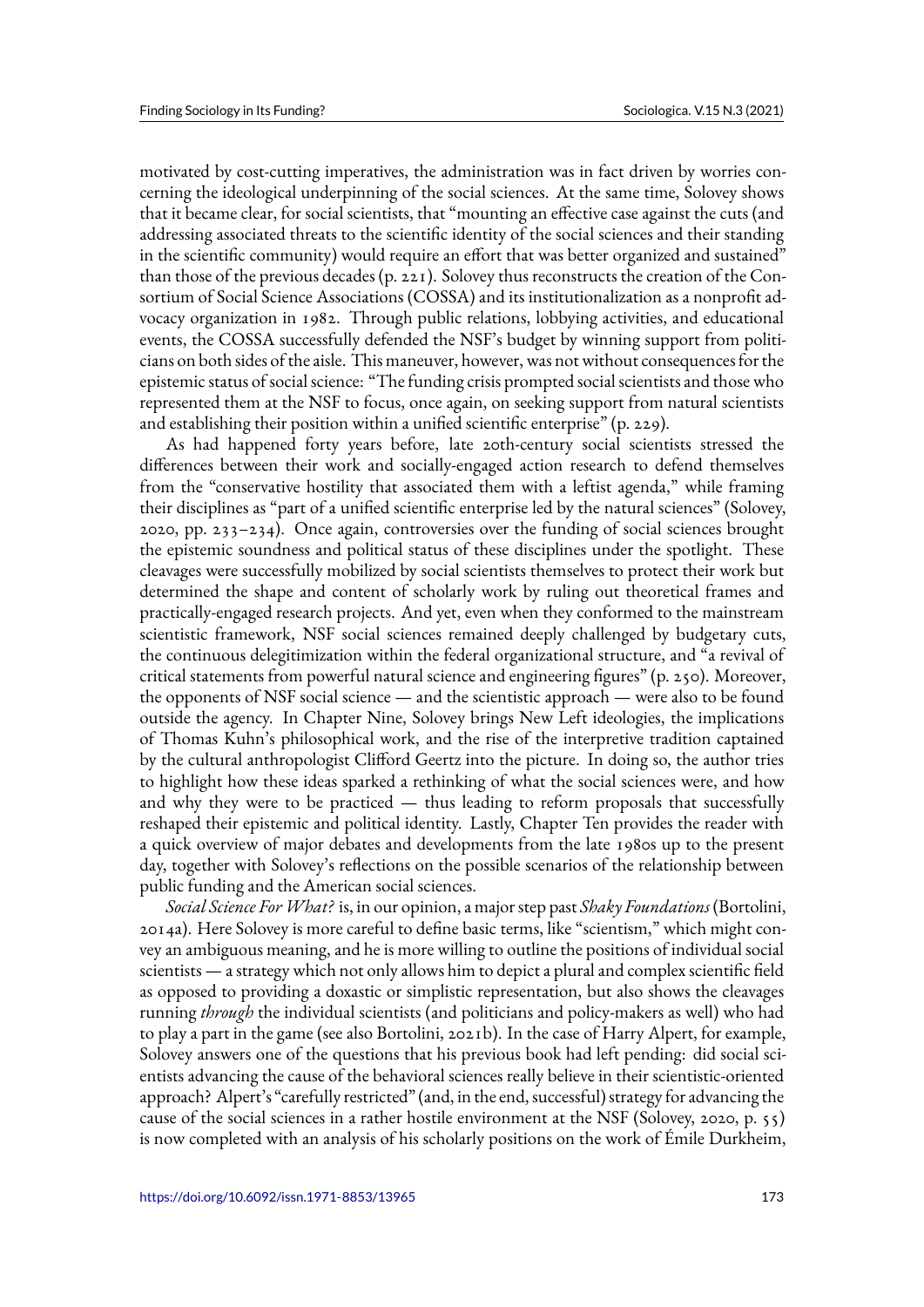the relationship between sociology and social problems, and interpretive methods which aptly extend the sketch presented in Solovey & Pooley (2010). Alpert's image is now that of a clever strategist, one who understood the conditions under which his action took place without bowing completely to the ideology of scientism. As we said, this is an acknowledgment of the fact that cleavages ran (and run) not only between groups, parties, and institutions, but also within individuals.

### **2 Interpretive Social Science and (Cross)Disciplinary Stratification**

Had Solovey given the same treatment to Clifford Geertz, the book would have acquired a deeper texture, one that would take the wider shape of the macro-field of American social science and the effects of academic stratification into full consideration. As introduced by the quote opening Chapter Nine (Solovey, 2020, p. 275), Geertz looks like a staunch adversary of the kind of social sciences championed by the NSF and its accompanying elite. In the words of a colleague, though he was "among the most distinguished anthropologists of his generation" (p. 283), Geertz would have not been able to receive funding from the NSF because of his antiscientistic, interpretive approach — a kind of neglected foe that deserved much more. But the very fact that the quote itself comes from Geertz's 2001 retrospective account of the founding of the School of Social Science at the Princeton Institute for Advanced Studies — that is, the most revered academic institution in the world — should alert the reader that the story of the School's "long-time leader" must have been much more complicated than it seems.

While Geertz maintained a steady publication record from 1956 onwards, it was his 1973 collection, *The Interpretation of Cultures*, that made history: thanks to a fascinating methodological first chapter and an exceptional exemplar of what interpretive social science could do — that is, "Thick Description" and "Deep Play: Notes on the Balinese Cockfight" — the many essays collected in the book, written between 1957 and 1972, acquired a new twist and became the cornerstone upon which an interpretive brand of social science could be built (Swidler, 1996; Davis, 2009; Alexander & Smith, 2011; Cossu & Bortolini, 2015). And yet, looking only at post-1973 Geertz through his own retrospective accounts does not help to understand (1) how interpretive social science came into being and (2) how Geertz differentiated it from other strands of non-scientistic social science. A quick ride through the bare facts of his academic and intellectual trajectory shows Geertz as a Janus-like figure, from the point of view of both inter/disciplinary work and that of the relationship between scientism and interpretivism.

A graduate in philosophy at Antioch College, Clifford Geertz arrived at Harvard as a PhD candidate in social anthropology in 1950. He soon developed a close connection to Talcott Parsons — that is, one of the alleged champions of scientistic sociology and the man who was asked by the Social Science Research Council to write a "lost" essay to support the inclusion of the social sciences in the NSF (see Solovey, 2020, pp. 44–45, pp. 288–289)<sup>3</sup> — and became one of his most esteemed students (for a discussion of their relationship see Cossu, 2022). After a period of fieldwork in Java with his wife Hildred, also a graduate student in anthropology,

<sup>3.</sup> Today Parsons is generally considered as a strong supporter of the scientistic understanding of the social and behavioral sciences, a view that we are not going to challenge (see Abbott & Sparrow, 2007; Calhoun & VanAntwerpen, 2007; Steinmetz, 2007; Bortolini, 2021a, Ch. 4). At the same time, his positions have always been much more nuanced and problematic than Solovey seems to acknowledge, as shown by his many editorial statements in the *American Sociologist* (the professional journal of the American Sociological Association he founded in 1965) during the hot debates on the status and the vocation of sociology of the late 1960s. (See, e.g., Parsons, 1965, 1967)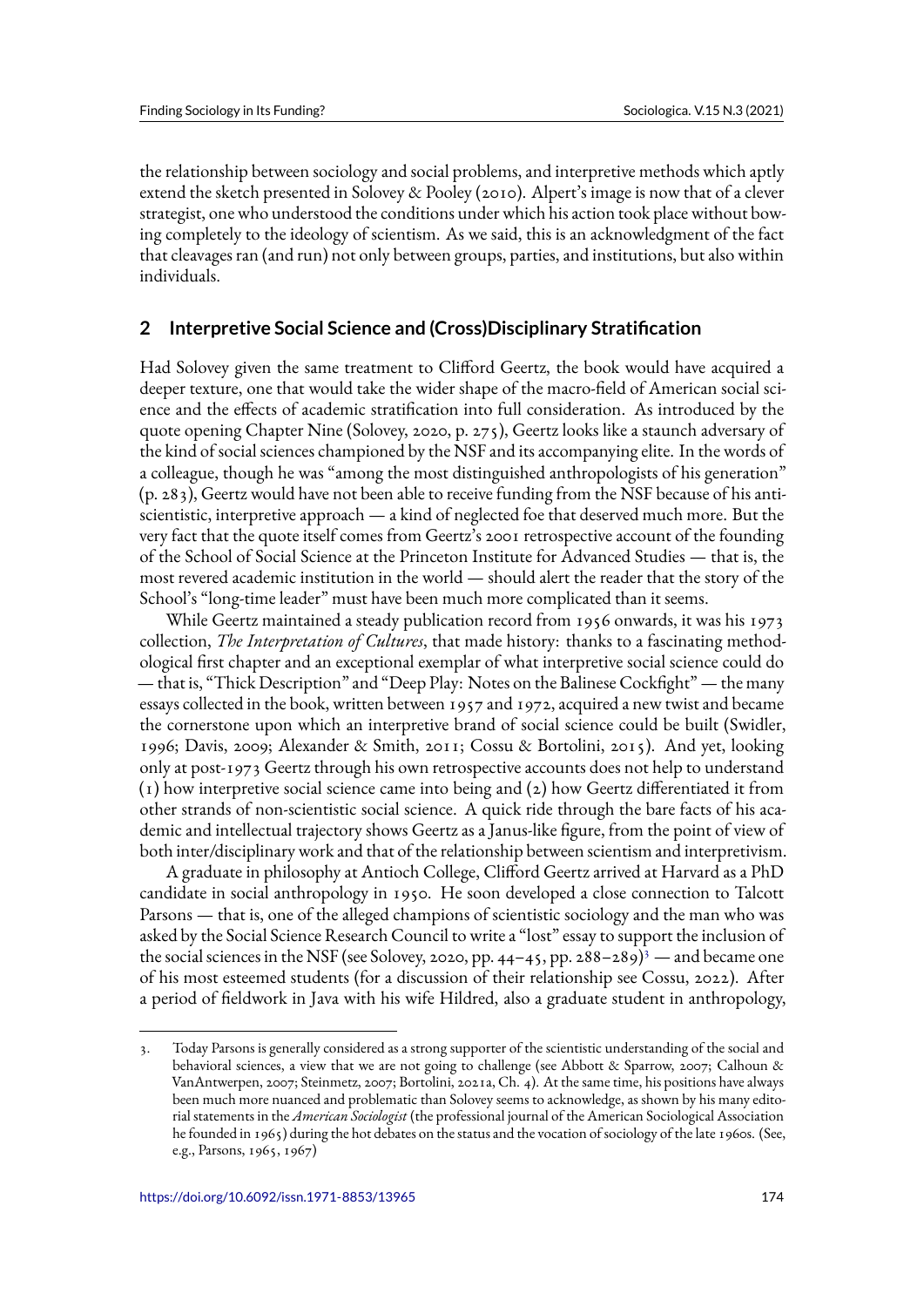as part of a multidisciplinary research group sponsored by the Ford Foundation, Geertz went back to Cambridge, where he was employed as a research fellow at Harvard and MIT. There he worked shoulder to shoulder with Parsons (and another of the latter's former students, Robert Bellah) on a theory of religion and, on his own, on a host of projects in the anthropology of development which were clearly embedded in modernization theory (Price, 2016). He then left in 1958 for a year at the Ford Foundation-sponsored Center for Advanced Studies in the Behavioral Sciences in Palo Alto (again, thanks to Parsons) and was given a post as an assistant professor at Berkeley. He moved to the University of Chicago Department of Anthropology in 1960, was promoted to full professor in four years, did more fieldwork in Indonesia and Morocco, and finally settled down at the Princeton Institute for Advanced Study (IAS), where he animated the School of Social Science from 1970 to his retirement in 1996 (and in fact until his death in 2006)(see Geertz, 1995, 2000).

As shown by Andrea Cossu (2021; see also Bortolini & Cossu, 2020), Geertz's relationship with Parsons was more than instrumental: in the mid-1950s the anthropologist was an expert practitioner of Parsonian systems theory and, at the same time, firm in indicating the need to incorporate various philosophies of symbolic forms and theories of literary criticism (Cassirer, Langer, Burke, Ryle, etc.) as the foundations of a full-fledged theory of culture. In this sense, the nod to the (not so seminal) work by Parsons and Edward Shils on values and motives of action at the beginning of his famed essay, "Religion as a Cultural System," was but a springboard towards a more hermeneutically-oriented approach to meaning (see also Bortolini, 2021a, p. 135 *ff* ). At the same time, his finely-textured ethnographies (Geertz, 1963a, 1963b) and the repeated use of the "cultural system" tag well after his emancipation from Parsons's systems theory  $-$  "Art as a Cultural System" was published in 1976  $-$  can be thought of as a relic of an early phase of Geertz's development only if his approach's clear match with Parsons's four-function model and the chronology of his work in the 1960s and the 1970s are blatantly ignored (Cossu, 2021).

This is not only to say that, as almost all sociological models of the intellectual field would predict, conceptual and paradigmatical innovation typically comes from the students of influential, powerful masters (Bourdieu, 1984; Collins, 1998; Frickel & Gross, 2005; Camic, 2021). It is also to underline that the individuals and research groups that were better placed in the various disciplinary and cross-disciplinary hierarchies of high modernist social science had sufficient symbolic and relational capital to secure access to sizable amounts of economic capital from diversified funders with relative ease and no strings attached (Heyck, 2015). One such example is the "Senior Research Career Fellow" grant that Geertz received in 1964 from the National Institute for Mental Health, a source of funding that assured him "stable career opportunities" as a recognized "scientist of superior potential" until 1970. This award would cover salary, fringe benefits, and other costs under the heading of "Comparative Studies in the Theory of Culture" — not exactly a "mental health" issue.<sup>4</sup> Second, the whole endeavor of the Committee for the Comparative Study of New Nations, of which he was a member, the secretary, and finally the chairman while at Chicago, was created under the auspices of typically

<sup>4.</sup> The expressions are cited in a standard letter that the chief of the research fellowship section of the NIMH, B.E. Boothe, sent Parsons to ask him to assess Geertz's promise in the Fall of 1963. Needless to say, Parsons's reply was enthusiastic. The grant was awarded in 1964 and lasted until Geertz moved to the Princeton Institute in 1970 (Parsons, 1963). The papers of the Chicago Anthropology Department show that Geertz was not the only anthropologist to receive NIMH money — apart from smaller grants, another champion of cultural and symbolic anthropology (and Parsons's former student), David M. Schneider, received a NIMH grant from 1961 to 1971. See, in particular, the papers of the Chicago Anthropology Department, University of Chicago Special Collections, box 100, folder 5 "Clifford Geertz (NIMH)."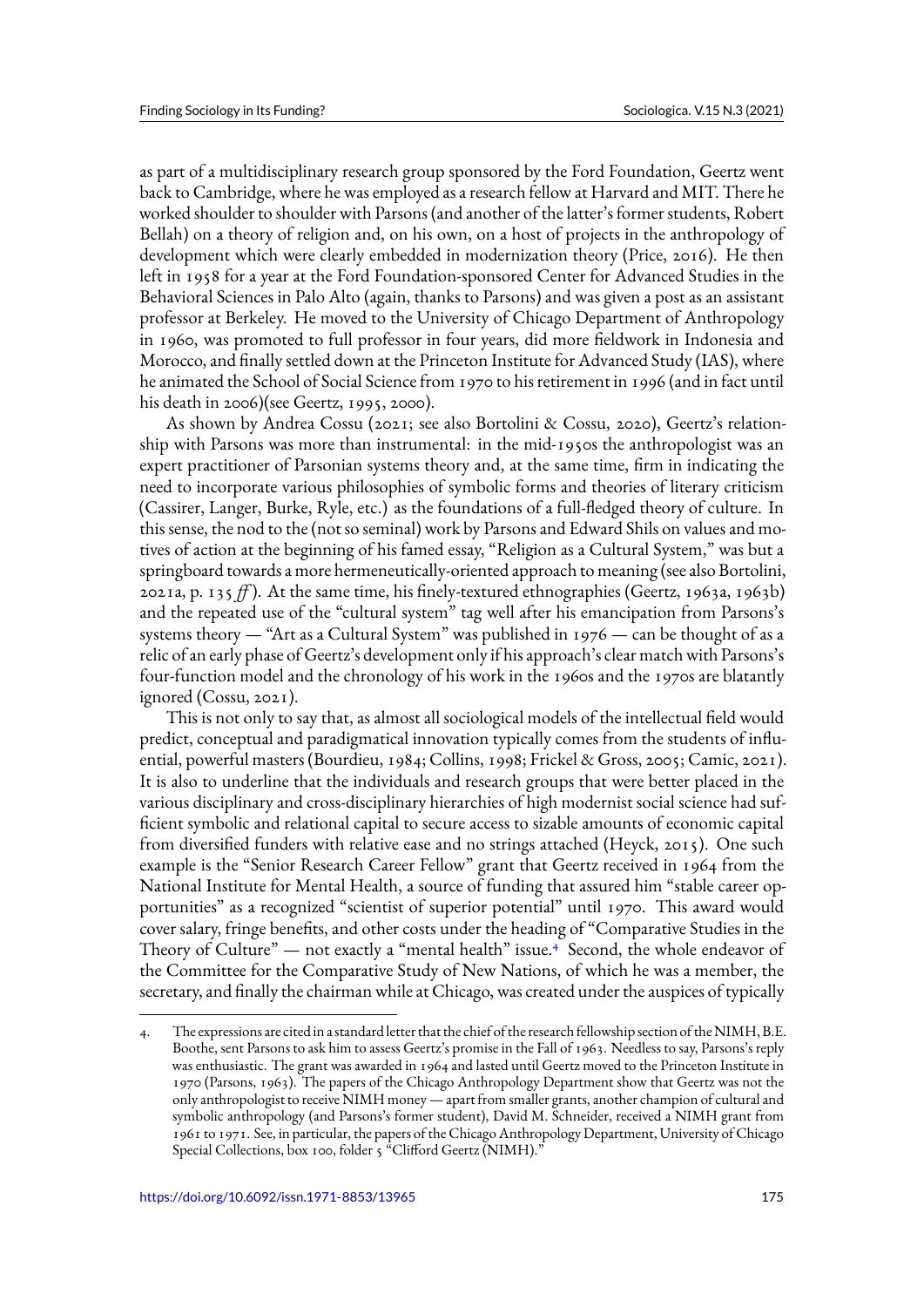high modernist circles but never hindered him from developing his interpretive paradigm — as the papers he wrote from 1960 to 1970, which make up the most part of *The Interpretation of Cultures*, clearly show (see Geertz, 1973; Warner, 2011). Third, the position he came to occupy in 1970 as the first professor at the IAS School of Social Science — an enviable place where faculty members enjoy unmatchable allocations of economic, relational, and symbolic capital further demonstrates that the adjective "mainstream" has, in social science as elsewhere, at least two, non-perfectly overlapping, meanings (that is, structural and ideational).<sup>5</sup> Lastly, it is well known that after his arrival at the IAS Geertz was often called on to evaluate research proposals by both the NSF and NEH, and later became one of the main architects and animators of the SSRC's Joint Committee on Southeast Asia, which from the very beginning developed a strong "interpretive" orientation (see Szanton, 1976).

At least in top cases such as Geertz's, sheer prestige — itself dependent on the participation in, and the support of, the "right" networks — might account for access to funding and grants, rather than any particular methodological or epistemic approach (for a similar assessment of Bellah's career see Bortolini, 2019). This is not to belittle Geertz's genius or originality nor to generalize the conditions of the top echelons to all social scientists. The point, however, is clear: social structural positions were as important as ideas and paradigms in accounting for the likelihood of being lavishly funded (and enjoying the intellectual freedom ensured by such funding). Obviously, this means that there were many different funders in the field  $-$  a fact that any reader of Solovey's 2013 book, *Shaky Foundations*, and other fine volumes in the history of postwar social science knows all too well (Turner & Turner, 1990; Parmar, 2012; Turner, 2014). Here we would like to briefly call attention to the National Endowment for the Humanities (NEH), one important but neglected source of money and prestige, whose history up to 1985 (the end of Reagan's first term) might help the reader in better assessing the relationship between scientistic and interpretive social science — the latter, again, taken as but one example of a minority, excluded, or maverick approach. At the same time, we would like to survey some of the implications that the distribution of various kinds of capital throughout the field had on the shape and content of the macro-field of American social science.

## **3 The Funding of "Humanistic" Social Science**

Created in 1965, the NEH "provided some support for humanistic social research," immediately granting US\$ 150,000 to "sociology, political science, anthropology, and government, plus \$1.6M spread across […] archaeology, history, jurisprudence, and linguistics." While Solovey (2020, pp. 130–131) passingly acknowledges that this source of funding "may have led some legislators to believe" that the support of humanistic social inquiry could be achieved in a third way — that is, neither inside the NSF nor through a national foundation dedicated to the social sciences — *Social Science for What?* remains silent on the NEH's impact on American social science. And yet, this agency had a pivotal role as an alternative source of federal funding *and* symbolic capital for the interpretive strands of the American social science

<sup>5.</sup> This is not the place to discuss Geertz's adventures at the Princeton IAS. Suffice it to say that although he and IAS director Carl Kaysen failed to coopt sociologist Robert Bellah as the second professor at the School of Social Science in 1972 (Bortolini, 2021a, Ch. 10), all subsequent picks were interpretive and interdisciplinary scholars: Albert O. Hirschman (in 1974), Michael Walzer (in 1980), and Joan Wallach Scott (in 1985), thus consolidating a general "soft" orientation of what has consistently been considered one of the top ten academic institutions in the world (Scott & Keates, 2011). For a general assessment of institutes for advanced study, see Padberg (2020).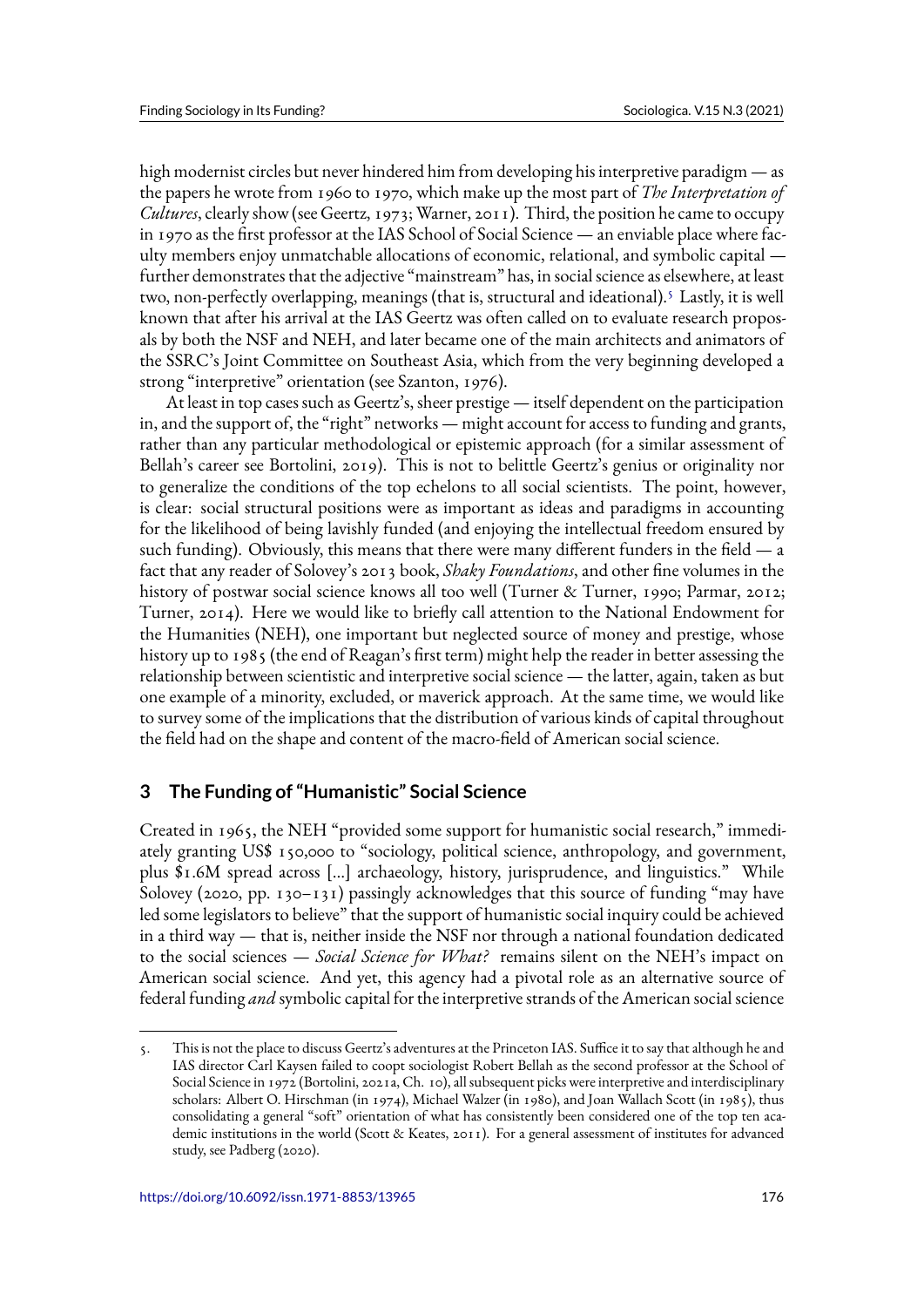that did not find a place in the NSF — the presence of which shaped the NEH since its very early steps. In his 1984 book, *Excellence and Equity*, Stephen Miller reconstructs the story of the first twenty years of the NEH by highlighting the Endowment's complex relationship with Congress and its role as the gatekeeper for the humanistic disciplines, focusing on some of its undertakings (including educational activities directed to the general public, the conservation of books, and the funding of libraries) to underscore how these influenced the form and the status of the humanities in the United States.

According to Miller (1984, p. 4), "some observers, including several who played major roles in the founding of NEH, believe[d] that […] the true counterpart of NEH [was] the National Science Foundation." The NSF was brought into the debate right at the beginning of the process of imagining a federal agency to support the humanities, as testified by Barnaby Keeney at that time the president of Brown University — who wrote, "the scientists have their Foundation; the humanists should have theirs" (quoted in Miller, 1984, p. 9). The National Science Foundation, however, was not only cited as a rhetorical means of justifying the creation of a "twin" agency for the humanities. The relationship between the two federal institutions, and its likely effects on the development of the social sciences in the United States, was a cause for considerable doubt. As historian John Highman commented a year after the establishment of the NEH, "to conceive of [the humanities] as distinct from the social sciences in the exercise of qualitative judgment is to perpetuate stereotypes colored by the dislocations of a generation ago" (quoted in Miller, 1984, p. 19). Hard scientists were worried too, as Miller forcefully demonstrates by commenting on a letter written by NSF director, physicist Leland Haworth, in 1965. While in favor of the federal funding of the humanities, Haworth expressed his contempt for "those who spoke glibly of humanistic or humane values, thereby implying that the sciences were inhumane" (quoted in Miller, 1984, p. 20).

When it comes to its purpose, the NEH looks strikingly similar to the NSF — that is, a "grant-making agency" which "devises categories of support and invites individuals or institutions […] to apply for grants in particular categories," awarded after a peer-review process. According to Miller (1984, p. 28), this organizational structure reflected a precise political intent: legislators strived to prevent the National Endowment for the Humanities from having too much leeway when it came to distributing funds under pressure from lobbyists and politician — mirroring the fears that emerged during the founding of the NSF, as Solovey carefully shows throughout his book. The National Science Foundation and its history thus worked as organizational models for setting up other federal agencies.

In the case of the NEH, however, legislators spelled out the disciplines that were going to benefit from the agency's funding from the very start. Along with "language, both modern and classical; linguistics; literature; history; jurisprudence; philosophy; archeology; the history, criticism, and theory of the arts," the earliest official definition of the humanities included "those aspects of the social sciences which have humanistic content and employ humanistic methods." In 1968 Congress expanded the definition to include "the study and application of the humanities to the human environment," and in 1970 added: "With particular attention to the relevance of the humanities to the current condition of national life" (Miller, 1984, p. 29). Though the budget increased slowly during the first years — from US\$ 2.5 million in 1966 to US\$ 6.05 million in 1970 — there was a "dramatic growth of NEH's budget" under the chairmanship of Ronald S. Berman, a Nixon appointee — from US\$ 11.1 million in 1971 to US\$ 72 million five years later (p. 32). The Reagan administration continued along these lines and increased the agency's budget "from \$77M in 1981 to \$96M in 1982 and \$112M in 1983" (p. 56). In other words, it was precisely during the period that Solovey calls the "dark days" for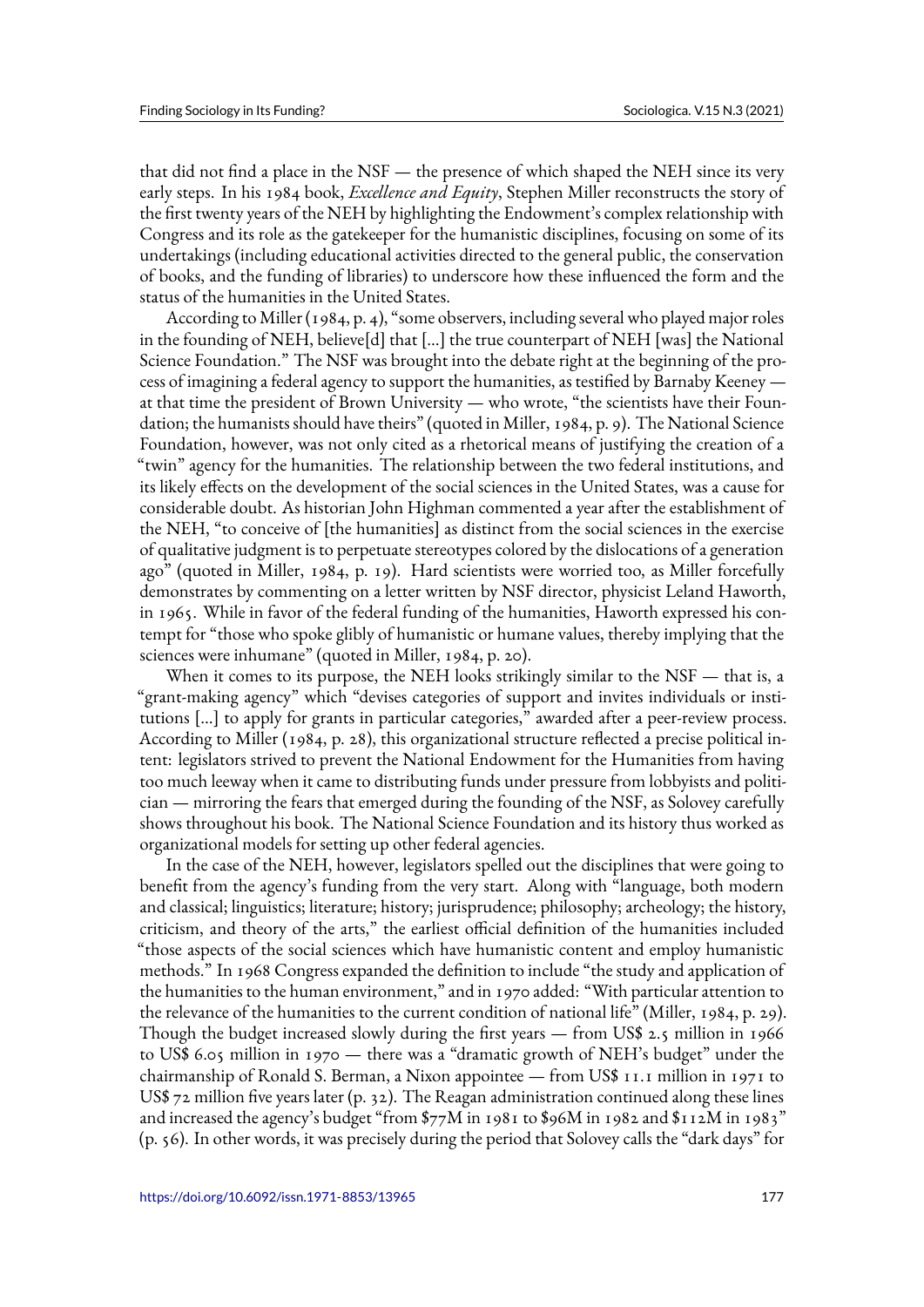the American social sciences at the NSF, that the NEH budget grew most spectacularly.

To complement Miller's (1984) reconstruction, we conducted an exploratory survey of the NEH database to investigate the place social scientists had carved out for themselves in this federal agency.<sup>6</sup> For this overview, we looked at information about grants allocated from the agency's debut up to 1985, considering all the different grant programs (i.e., basic research, fellowship, summer stipends, challenge grants) and restricting the disciplinary fields of the projects financed to include only the social sciences.<sup>7</sup> In doing so, we collected information on 1626 social scientific projects financed either by the NEH alone or by the agency and private foundations through matching funds and/or gifts from 1967 to 1985.<sup>8</sup> Total funding allocated to projects in the social sciences by the National Endowment for the Humanities in this timeframe amounted to US\$ 65 million. The smallest grant, US\$ 122, went in 1979 to historian Paul K. Conkin for a seminar for college teachers (grant FS-136378-79), while the biggest project financed, presented by Soviet specialist Allen H. Kassof, received US\$ 2.5 million for a seven-year period (grant RI-2139-81). Looking at the distribution of funds, the latter project is something of an outlier. In fact, the first quartile is US\$ 3,118, while the median — which divides the distribution in half — is US\$ 15,000. The value of the third quartile is somewhat more than twice the median: 75% of the social scientific projects funded from 1967 up to 1985 received less than US\$ 36,286. This means that, compared to the size of the budgets reported by Solovey, it is evident that the NEH *cannot* be considered a player at the level of the NSF in funding the social sciences.<sup>9</sup>

At the same time, we believe that looking at the distribution of funds over time can provide the reader with insights on the role the NEH had in the development of the American social sciences in the second half of the last century. In 1969, for example, social scientific projects at the NEH received nearly US\$ 250,000 — with anthropology and sociology receiving US\$ 15,240 and US\$ 21,000 respectively, and the rest of the sum going to general social science — while the NSF social sciences had a budget of US\$ 15 million (Solovey, 2020, p. 87). This massive imbalance was maintained throughout the 1970s. In 1975 — when the Social Science division at the NSF was abolished — the agency allotted US\$ 27 million in funds. In the same year, NEH social scientific projects received US\$ 3.8 million, of which almost US\$ 400,000 was for anthropological research. The trend started to change at the end of the 1970s, when the budget for social scientific projects at the NEH increased dramatically, while at the NSF social sciences were in crisis after their division was closed and the "dark days" of the Reagan administration were about to start. In 1980 social scientific projects at the NEH received US\$ 15.6 million — which, if compared to the US\$ 52.5 million provided by the NSF, starts to look significant. In the following year, the NEH granted US\$ 9M to social scientific research projects — more than one-fifth of the by-then diminishing NSF social science budget, which in that year amounted to US\$ 43.7 million. In 1982, the NEH granted US\$ 4.6M to the social sciences, while the NSF budget for social scientific research dropped dramatically to US\$ 32.6

<sup>6.</sup> Available at https://securegrants.neh.gov/publicquery/ (last accessed November 24, 2021).

<sup>7.</sup> In particular, we selected the following disciplines: anthropology, cultural anthropology, economics, social science: general, geography, linguistic anthropology, social science: other, psychology, and sociology.

<sup>8.</sup> Projects financed through private funds were also submitted to a peer review process, and they typically received a co[mbination of program \("outright"\) funds and](https://securegrants.neh.gov/publicquery/) matching funds. (See Miller, 1984, pp. 33, 162). In 1966, the agency's efforts were devoted almost entirely to planning. In fact, the budget for that year was spent in 1967 (p. 30).

<sup>9.</sup> A more recent discussion of the structure of funding for the social sciences is presented in Grossmann, 2021, Ch. 5.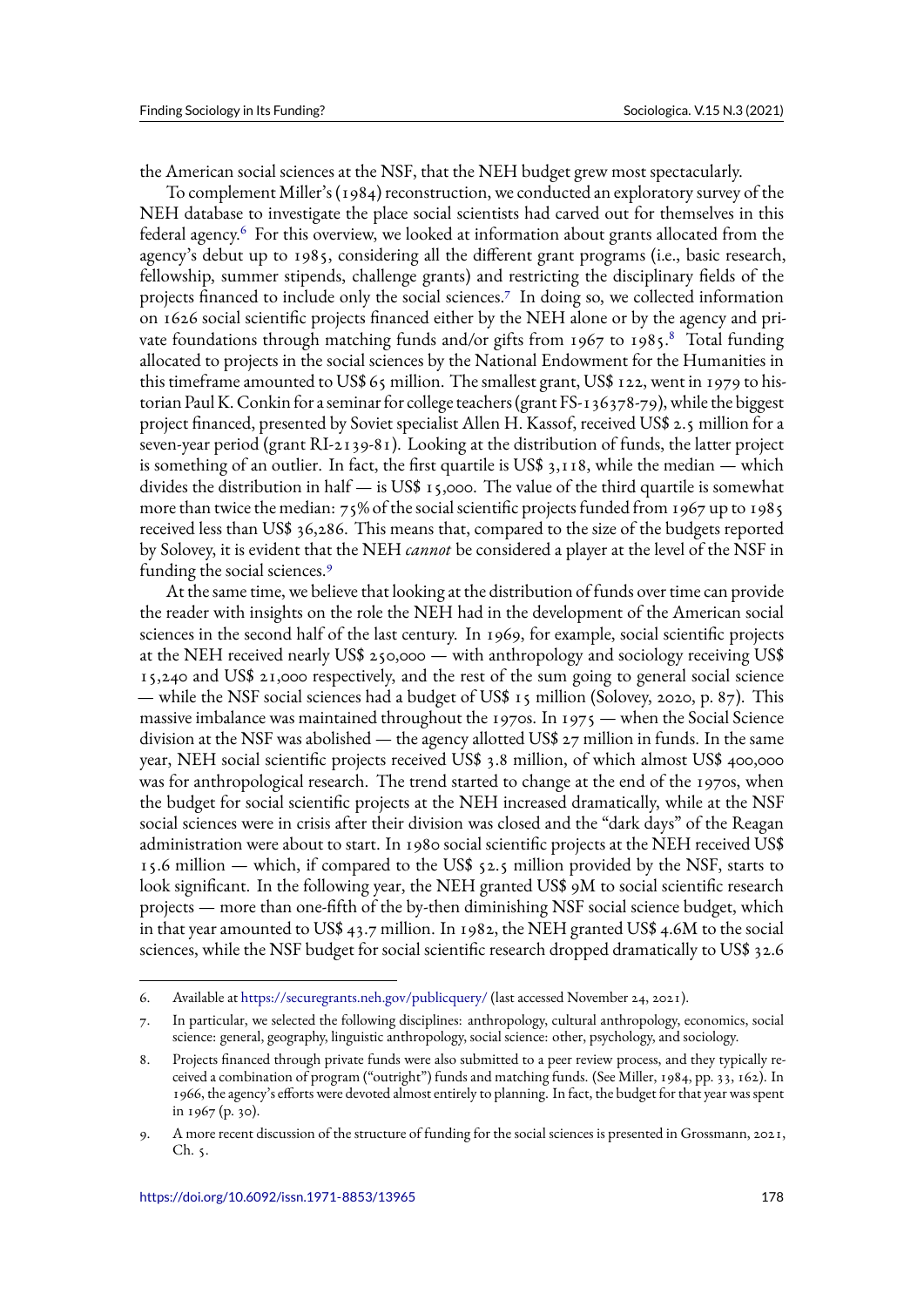million (p. 228). This trend continued in subsequent years: in 1983 and 1984 the NEH allotted US\$ 6 million per year to social scientific research projects.

We recognize that the funds for the social sciences granted by the NEH were far from matching what the NSF could provide, but we would also call attention to the fact that different styles of research might require different budgets. Though it is true that in 1966 the NSF's budget for oceanography alone amounted to US\$ 29.1 million, while the whole of the social sciences received a mere US\$ 13 million (Solovey, 2020, p. 87), it is also true that the two research endeavors were dependent on completely different technological equipment and instrumentation this marks a crucial difference between the two approaches to research, and one that completely changes the timing of the discovery and the creation of a general scientific consensus that gravitates around genealogies of research technologies (Collins, 1994). A close inspection of the research projects funded by the NEH from the late 1960s to the mid-1980s might add depth and thickness to the picture sketched in Chapter Nine of Solovey's book — especially when one considers that anthropological disciplines had the lion's share of this federal agency's social science funding. In 1973, for example, research projects categorized as anthropology, cultural anthropology, and linguistic anthropology received almost one third of the social sciences budget (US\$ 427,200 out of US\$ 1.3 million), while in 1976 projects that indicated anthropology and cultural anthropology as their first discipline were assigned one fifth of the total funding for the social sciences (US\$  $211,372$  out of US\$ 972,786). Interestingly, two of the three bestfunded 1973 projects promoted fieldwork in a crucial country for Cold War global politics namely, Afghanistan — well before Senator Proxmire awarded Geertz's student Sherry Ortner his Golden Fleece Award in 1979 for her research on Nepal's Sherpas (Solovey, 2020, p. 150), triggering a debate that shed light on the role of social scientific research for the development of American foreign policy.<sup>10</sup> In 1977, eight top anthropologists — including Clifford Geertz and his then-wife Hildred — publicly criticized the NSF anthropology program top officer, Nancie Gonzalez, for what they viewed as a scientistic bias in the allocation of funding. Responding to the eight scholars calling for recognition, Gonzalez wrote that "much respectable social anthropological research addresses humanistic, rather than scientific questions" (quoted in Solovey, 2020, pp. 283–284). That same year, research projects in anthropology presented to the NEH received grants for another US\$ 200,000.

Indeed, during the 1970s and 1980s, the humanistic style of research that challenged the scientistic approach to social sciences did receive institutional support from the National Endowment for Humanities, an agency that, at least in the eyes of the Congress, had the same status as the National Science Foundation. Even when budgets for social scientific projects at the NSF were rapidly decreasing, the NEH allocated a steady flow of economic and symbolic capital to a niche group of researchers who did not conform to the NSF style of social science.<sup>11</sup> Just to

<sup>10.</sup> The three projects were entitled "A Film Record of the Pashtoon People of Afghanistan," "Pashtoon Nomads of Afghanistan Project," and "The Apacheans: A Comparative Study in Culture and Cultural Dynamics." Three years later, the best-funded projects were "The Agnicayana Ritual," "An Analysis of the Anthropological and Narrative Functions of the Multiple Frames in the Decameron," and "The Transmission of Cultural Traditions into Space."

<sup>11.</sup> Just as the natural sciences have the President's National Medal for Science (instituted in 1959, since 1980 it can be awarded to a social scientist), the NEH awards the National Medal for Humanities, created in 1997 after the Charles Franker Prize in the Humanities (1988). Winners of the former award for "Behavioral and Social Science" include R.K. Merton in 1994 and William Julius Wilson in 1998. Although Geertz was repeatedly nominated for the National Medal for the Humanities to no avail, the award was given to at least four scholars who had strong ties with him and/or, for better or worse, the Princeton IAS: Robert Bellah (2000), Bernard Lewis (2006), Robert Darnton (2011), and Natalie Zemon Davis (2012). The symbolic function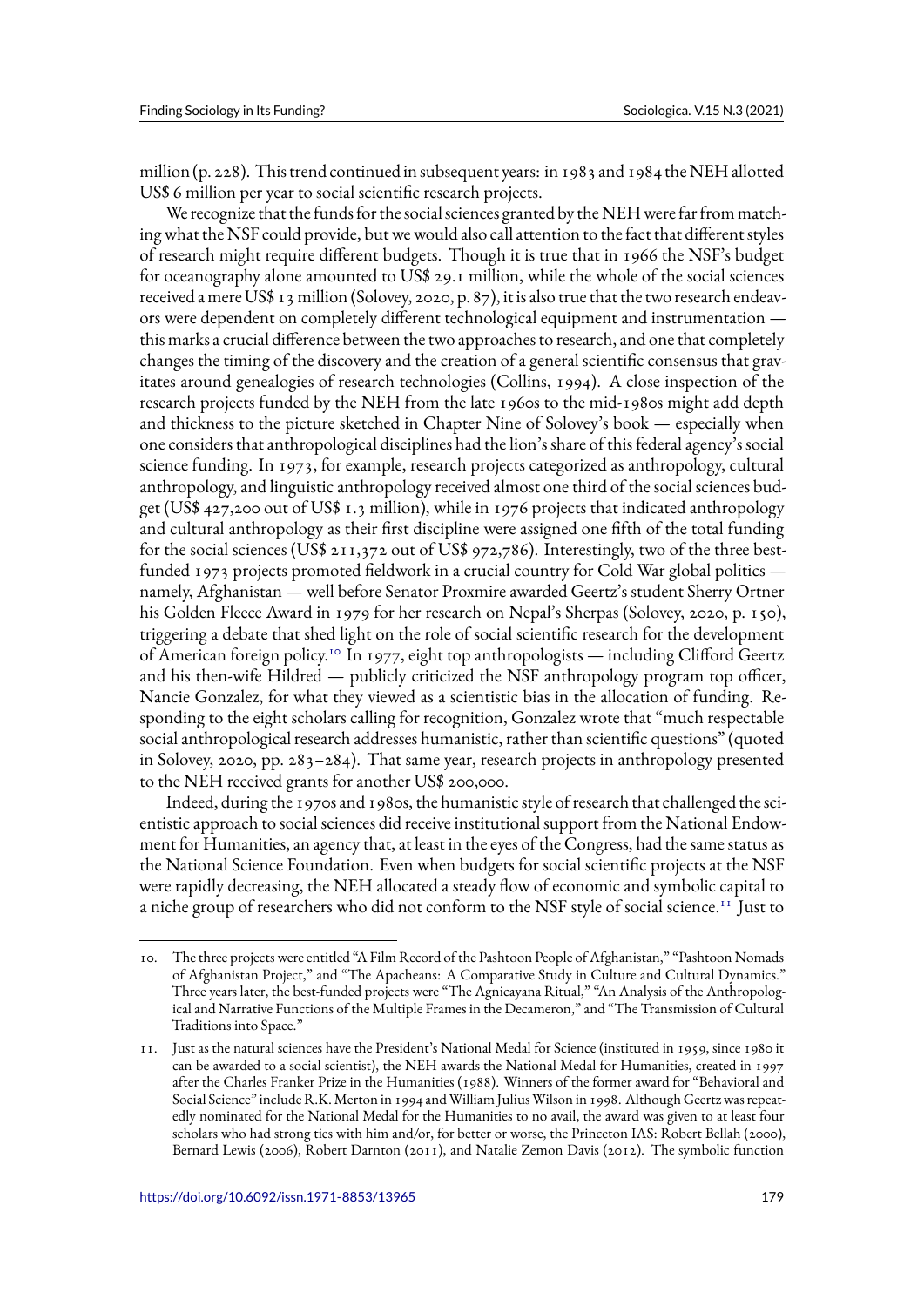make a couple of examples which would admittedly need much more research, in 1984 Geertz was awarded a grant for providing temporary fellowships at the Princeton IAS (1985–1988) for  $211,860$  (grant FC-20053-84).<sup>12</sup> A year later, Geertz was given another  $300K$  to provide for additional fellowships at the IAS (1988-1990), again under the banner of general Social Sciences (grant RA-20005-86).<sup>13</sup> Along with money for fellowships and/or individual projects, the NEH provided social scientists with funds to promote professional development and the circulation of ideas. One example was the much-appreciated program of summer and yearly seminars for college teachers, through which scholars from peripheral institutions might study and work with top-notch scholars at leading universities. To remain in the vicinity of Geertz, Berkeley sociologist (and Parsons's former student) Robert Bellah was repeatedly granted the funds needed to run summer seminars, and in 1976 could lead a year-long residential seminar for college teachers on "Tradition and Interpretation: The Sociology of Culture," which yielded not only an influential reader entitled *Interpretive Social Science*, but also some of the theoretical scaffolding of the research project which ultimately led to the publication of Bellah's co-authored humanistic (in method and orientation) best-seller, *Habits of the Heart*, a multi-year program that was financed by the NEH (grant FS-10190-76) and by Rockefeller and Ford Foundation matching grants for a total of US\$ 250,000 (Rabinow & Sullivan, 1979; Bellah et al., 1985; Bortolini, 2021a, p. 219 *ff*.).<sup>14</sup>

Inspired by the very existence of the NSF, the NEH sponsored many research projects in the social sciences, providing institutional, economic, and symbolic support to enable scholars who did not fit in the scientistic framework that operated in the social science division at the  $\text{NSF}$  before it was dissolved — to practice a different style of social science that, eventually, came to challenge the scientistic approach favored by the NSF. However, the distribution of economic, social, and symbolic capital tells only half of the story — the other being the influence that these dynamics had on the division of labor in the intellectual field, the timing of discoveries, and the creation of a consensus within the scientific community of sociologists.

# **4 From Funders to Fractals and the Sociology of Sociology**

As limited as our research has been, it is clear that the conditions of the macro-field of American social science were (and still are) much more complex than *Social Science for What?* (Solovey,

of the NEH, especially in increasing humanistic research's prestige with the general public, is emphasized in Turner & Turner (1990, p. 143).

<sup>12.</sup> According to former IAS director Carl Kaysen (1976, pp. 18–19), the IAS School of Social Science had been originally funded by the Ford Foundation, the 1907 Foundation, and a few private donors. Besides the funds given to Geertz, the NEH gave another US\$ 161K to the School for funding temporary fellowships following applications by Albert O. Hirschman (FC-0401-79) and Michael Walzer (FC20034-83). A further US\$ 1.5 million for fellowships and US\$ 1.1 million for individual projects were granted to permanent members and/or directors of the IAS.

<sup>13.</sup> The funding was provided under the category of general social science. Incidentally, this means that this grant was not considered under the heading of anthropology or cultural anthropology in the previous calculation, as well as contributing to show that many of the projects funded by the NEH in the period considered do not fall into a distinct disciplinary framework.

<sup>14.</sup> It should be added that up until that moment Bellah had been a typical armchair scholar, working solely with books and texts with the generous support of the Ford Foundation. When he decided to "go empirical" with a research group of five who used "qualitative" methods to interview slightly over 200 people and run several rounds of participant observation, he was able to secure a sum corresponding to 1M in 2021 dollars. This serves to show that scholars at the top of their field never had problems in finding money to finance their humanistic or interpretive approach. (See NCH, 1975).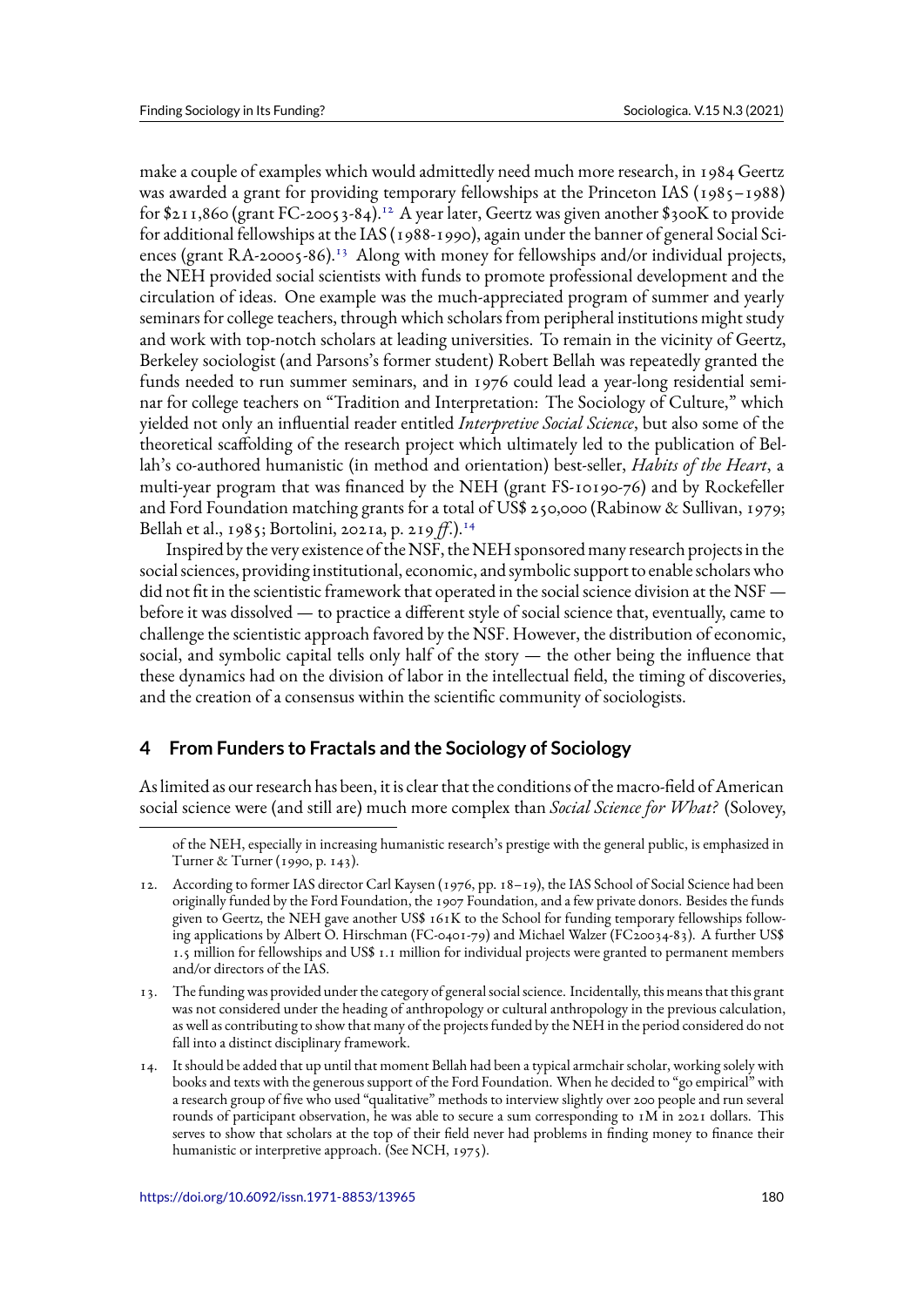2020), with its focus on the National Science Foundation, would suggest. The book was admittedly, and correctly, limited in its scope, so this is not a criticism that detracts from the merits and strengths of Solovey's work. At the same time, had Solovey presented bibliometric or scientometric data on the shifting proportion of scientistic and non-scientistic approaches over time, or a detailed analysis of the research projects submitted to the NSF for evaluation, his overall picture would have gained some strength. That kind of data would also help to assess the effective timing of the rise of scientism in American social science and the National Science Foundation's impact on the various fields. Again, our intent is not to criticize Solovey's theses, but to call attention to the complexity of the wider macro-field of American social science and to the lack of sound and extensive sets of data that might help historians and social scientists assess the development of various styles of thought and/or methodological approaches.

As far as empirical research goes (as opposed to personal opinion on the part of social scientists or disciplinary lore, which tend to focus on the "happy few"), only a few assessments of the relative proportions of "qualitative" and "quantitative" research and/or publications in sociology and the other social sciences are available — and this is unfortunate, for such measures might serve as proxies for evaluating the impact of the NSF. The complexity of the field emerges clearly from even a cursory survey of the copious "sociology of sociology" literature typical of the early 1970s — itself a sign of the rising unrest at the boundaries of the discipline at the time of the epistemic and disciplinary revolts of the late 1960s (Sica & Turner, 2005; Bortolini, 2021a, Ch. 9). In their 1969 evaluation of the state of sociology, Neil J. Smelser and James A. Davis underlined the impetuous growth of the discipline as gauged by the increase in both students (graduate and undergraduate) and funds, which grew from US\$ 2.5 million in 1959 to US\$ 36.6 million in 1966 (pp. 132–139). Like Smelser & Davis (1969, pp. 147–148), James L. McCartney (1971, p. 385 *ff*.) underscored the importance and the perils of applied research financed by the NIMH, NSF, and the US Department of Agriculture. At the same time, in the early 1970s the field was a patchwork of methods, theories, journals, and departments lacking a shared definition of what counted as prestigious (Glenn, 1971; Bode, 1972).

What is interesting about the "sociology of sociology" of the early 1970s is that the quantitative/qualitative divide was seldom a topic for reflection. Most research focused on subspecialties and their relative status (Smelser & Davis, 1969, p. 148 *ff* ; McCartney, 1971, p. 393 *ff* ; Cappell & Guterbock, 1992), or on the relationship between applied and basic research, on the one hand, and the values and the political positioning of sociologists, on the other (Lipset & Ladd, 1972). Research done on major journals in sociology (i.e., the *American Journal of Sociology* and the *American Sociological Review*) estimated that there was an appreciable rise in quantitative and statistics-based sociology between the early 1940s and the late 1960s (Brown & Gilmartin, 1969; McCartney, 1970), but rarely did these data give rise to a current of (self- ) reflection on what Solovey (2020) calls scientism.<sup>15</sup> More recent research on article abstracts from major journals highlighted the existence (or the persistence) of a methodological divide between qualitative and quantitative areas (Traag & Franssen, 2016; Schwemmer & Wieczorek, 2020), a trend that is somehow softened by the fact, about which most major players in the American sociological field seem to agree, that in the 2010s and 2020s most sociologists would use whatever method they deem fit to advance their research interests, without any strong prejudice (see Chen, 2020; Abbott, 1999).

Wider historical and theoretical research on American sociology seems to confirm not only

<sup>15.</sup> Given the different traditions in sociological specialties, it is clear that the quantitative/qualitative divide was more or less reproduced not only within but also across the sub-disciplines. Empirical data remain, however, scarce. On political science, see Kuehn & Rohlfing (2016).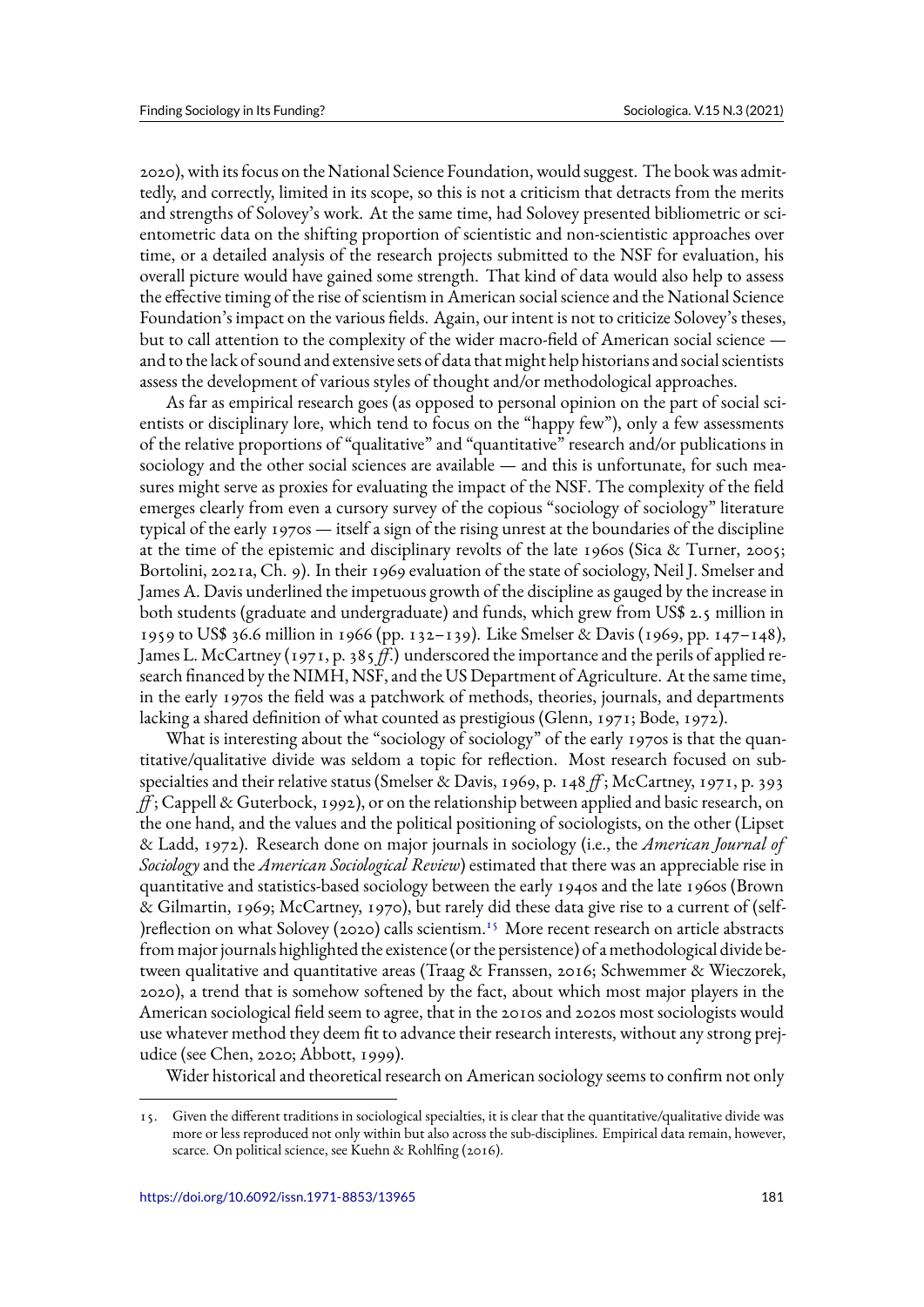the field's pluralism but also the counterforces and the many epistemic "revolts" that have punctuated the last seventy years. In her pioneering work on the emergence of research methods, Jennifer Platt (1996) suggested using an approach based on "incoherence, eclecticism, and lack of pattern" to study such a complex and decentred field as sociology (p. 236). In *The Impossible Science*, Stephen Turner and Jonathan Turner (1990) argued that the increased availability of research money and the diversity of funding agencies consistently produced more epistemic and methodological pluralism. Others have emphasized the continuous emergence of intrinsically inter- and multi-disciplinary fields and specialties where scientistic and humanistic approaches would mix almost by definition: to name a few, we could point to area studies in the 1950s and women's, ethnic, and cultural studies from the late 1960s onwards (Wallerstein, 1998, p. 36 *ff.*; Blasi, 2005; Rhoades, 1981). All of these were based on a rejection of (the sometimesincompatible forms of) positivism typical of "mainstream" social science (Platt, 1996, p. 103). When combined with the many autonomous systems of stratification and allocation of material and immaterial capital, these dynamic elements contribute to a more complex, less univocal picture of the macro-field.

More recently Andrew Abbott and James T. Sparrow (2007, p. 295–297) noted that the need to map (and control) nation-wide populations typical of wartime research boosted a positivistic, survey-based approach whose roots went back to the inter-war period, and in fact, at least to the epistemic premises of the Culture and Personality movement in anthropology and Ernest Burgess's "adjustment school" in sociology (Abbott & Sparrow, 2007, p. 306). "The war furthered and perhaps consummated sociology's love affair with science," they wrote, but did not produce "what might seem the logical outcome — an applied science of openly recognized social planning based on esoteric knowledge" (p. 300). While Solovey (2020) is right in attributing the failure to advance a pragmatic version of social science to the same skepticism against political planning that sealed the fate of the social sciences at the NSF, Abbott  $\&$ Sparrow (2007, p. 293) are particularly effective in shedding some light on other dynamic elements of the field, such as the demographics of PhD holders in the social sciences who came to occupy almost all the top and middle-rank positions available in the 1940s and 1950s, thus reproducing for some thirty years a very specific understanding of what proper social science looked like.<sup>16</sup>

It might be, then, that the main problem of Solovey's book does not depend on his narrow empirical focus on the NSF or his neglect of other players and processes. It may be that the book's limits are mainly theoretical — i.e., a better "background theory" of the intellectual and academic field would have produced a more balanced analytical story. Bortolini and Cossu (2019) have sketched the main threads of the debate elsewhere. Here we will only call attention to the model advanced by Andrew Abbott (2001) in *Chaos of Disciplines*, a book where the discipline of sociology is used to illustrate a wider theoretical pattern of intellectual life. According to Abbott, the intrinsic pluralism of a field where position-taking and diversity is the norm (Bourdieu, 1984; Collins, 1998; Baert, 2018) gives rise to waves of success and decline that have a more or less thirty-year time frame, becoming a "generational paradigm" (Abbott, 2001, p. 23). More interestingly, this cycle of rise and decline has a specific "fractal" form: since debates in the social sciences revolve around a handful of "irresolvable" basic prob-

<sup>16.</sup> In a "twin" essay, George Steinmetz (2007, pp. 319–324) argues that an "epistemological stalemate" between ethnographic and survey techniques took place in the 1930s, and then goes on to depict the rise of positivism in the following decades. Calhoun & VanAntwerpen (2007), who also write about the postwar period, maintain that so-called "mainstream sociology" (i.e., that depicted by Solovey in his book) had less of an influence on the field at large than is generally thought.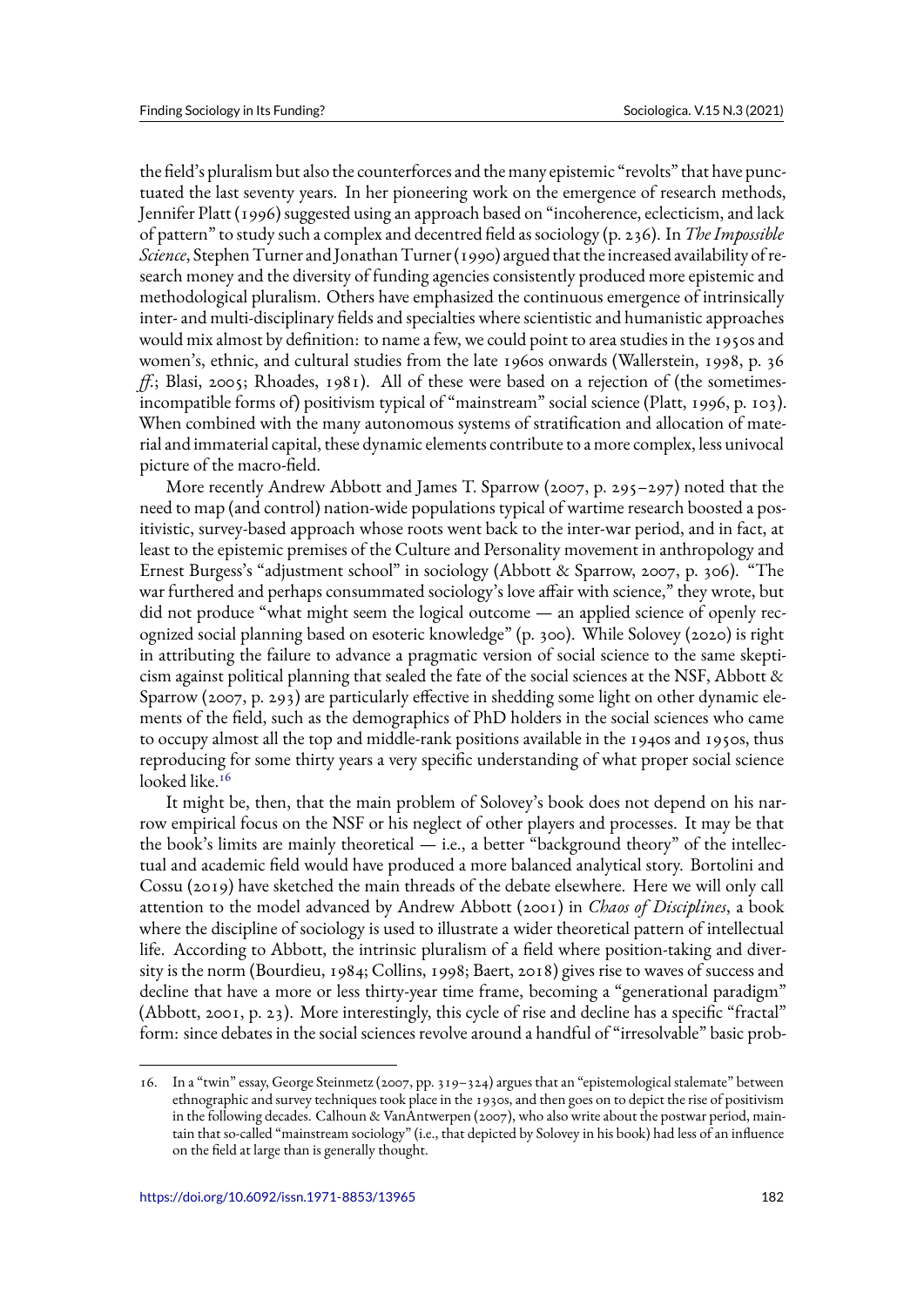lems, each intellectual or epistemic victory is, in fact, a remapping of the field of sorts. "The triumph of a position in intellectual life," Abbott (2001, p. 18) writes, "usually guarantees that position's downfall by playing it in a new context of fractal comparison." Since the winners cannot encompass all the problems (and the solutions) that their former competitors had envisioned from their own point of view, the losing position re-emerges *within* the winning one as an "internal opposition" of sorts. These new, originally minority positions become an interface and a point of exchange with external fields and disciplines, and promote innovation, hybridization, and, finally, the start of a new cycle of rise and decline where old ideas don new clothes to respond to new/old challenges.

In a sense, the story of Geertz and Bellah "inventing" hermeneutic and interpretive social science from within the Parsonian network is a tale of fractal cycles. As the best students of one of the masters of mainstream scientistic social science, they developed an interest in one of the most cutting edges of research — that is, culture — but found themselves unsatisfied with the formulaic approach to symbols typical of systems theory. They thus cast their gaze outside social science proper, taking the philosophy of symbolic forms from the humanistic fields of literary criticism, and drawing on religious studies for the tools and methods needed to start a (new version of a recurrent) epistemic revolution. At the same time, and contrary to what some critics have maintained, neither Geertz nor Bellah gave up their identification with social *science* — they never wanted to "move" once and for all to the humanities, thus giving ammunition to both more radical (i.e., humanistic) and more conservative (i.e., positivistic) shifts from the compromise "fractal" position they had elaborated as the centripetal heirs of the mainstream network (Bortolini, 2014b; Cossu, 2021).

Maybe a re-telling of Solovey's (2020) story based upon this *canovaccio* of Abbott's (2001) fractal cycles would help make sense of some unexpected phenomena, such as the late-1960s revolts against the introduction of further statistics requirements in graduate curricula or the mushrooming of alternative, anti-positivist, and politicized approaches at a time — the 1970s — when the social sciences as a whole suffered from a general haemorrhage of funds and students.<sup>17</sup> These "sustainable revolutions" (again, a term coined by Turner & Turner, 1990) are only the latest example of a cyclic opposition to value-free, "purely scientific" research styles that started, for the period under consideration, with the establishment of the Society for the Study of Social Problems in 1953 (Skura, 1976). It might be, as we have admitted, that sociology is not representative of social science in general — after all, as a generalist "container" of scientific interests and sensibilities, it has never been good at excluding objects, methods, and other "things" (Abbott, 2001, pp.  $5-6$ ). At the same time, it seems to us that a combination of Abbott's self-proclaimed "internalist" approach, complete with his ecological understanding of the complex relationships between departmental and disciplinary forms of organization, and Solovey's (2020) interest in the relationships between the scientific and the political fields (and the wider public sphere, where general debates take place) would greatly improve a historical work whose inventiveness and accuracy are beyond doubt. If the various (and sometimes competing) structural and cultural models of scientific success and disciplinary primacy we briefly sketched are persuasive, the (alleged) primacy of positivist social sciences is not only due to political decisions or strategies of "passing" on the part of social scientists, as in Solovey's history of the National Science Foundation, but also to the very structure of the intellectual field of modern science — itself a social and cultural construction which might, one day, disappear.

<sup>17.</sup> Both points are emphasized in Turner & Turner (1990, pp. 143, 172–176).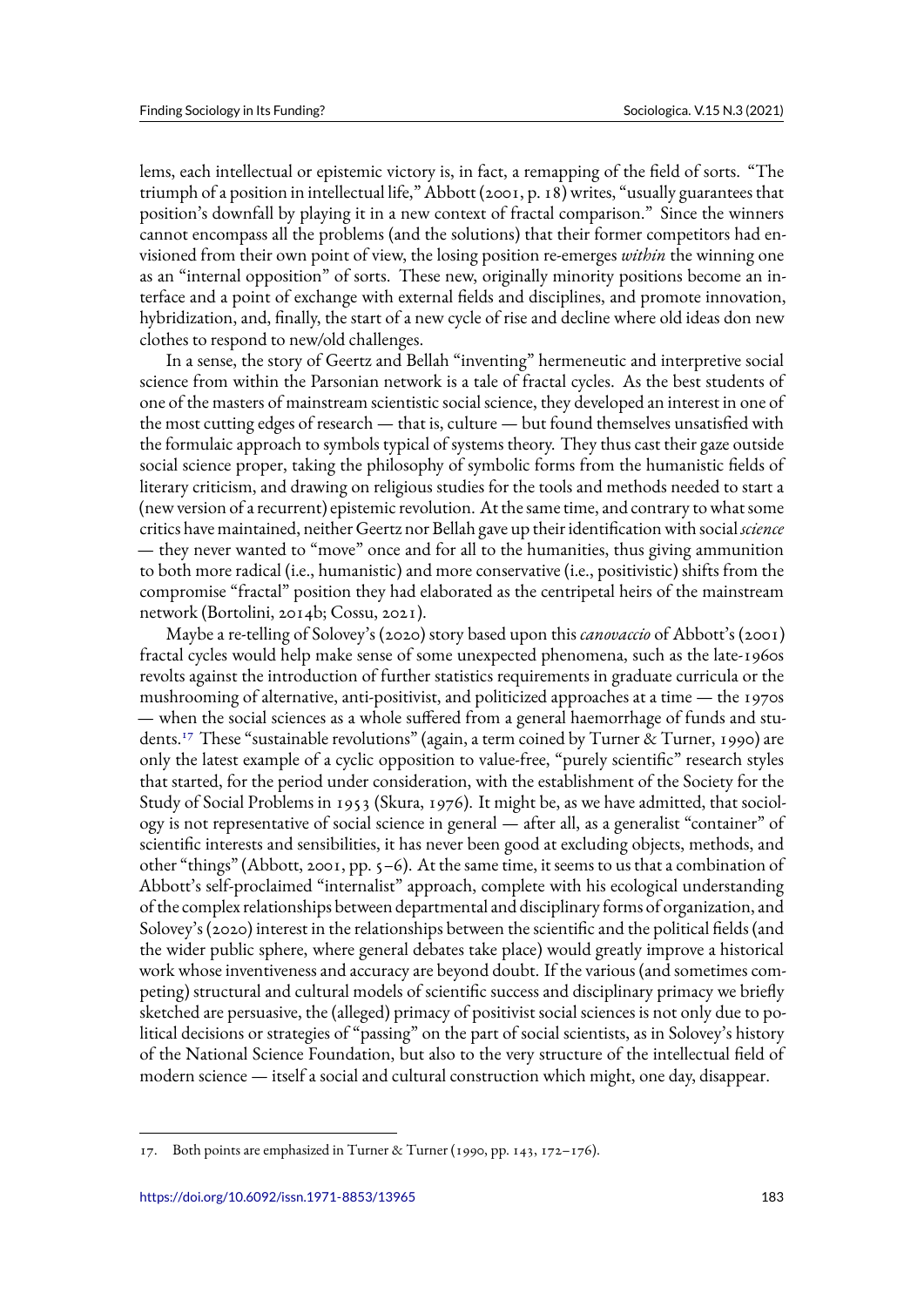# **References**

- Abbott, A. (1999). *Department and Discipline*. Chicago: University of Chicago Press. https: //doi.org/10.7208/chicago/9780226222738.001.0001
- Abbott, A. (2001). *Chaos of Disciplines*. Chicago: University of Chicago Press.
- A[bbott, A. & Sparrow, J.T. \(2007\). Hot War, Cold War: Th](https://doi.org/10.7208/chicago/9780226222738.001.0001)e Structures of Sociological [Action,](https://doi.org/10.7208/chicago/9780226222738.001.0001) 1940–1955. In C. Calhoun (Ed.), *Sociology in America* (pp. 281–313). Chicago: University of Chicago Press. https://doi.org/10.7208/chicago/9780226090962.003.0008
- Alexander, J.C. & Smith, P. (Eds.) (2011). *Interpreting Clifford Geertz*. New York: Palgrave. https://doi.org/10.1057/9780230118980
- Baert, P. (2018). Re[flections on the Use of Positioning Theory in the Sociology o](https://doi.org/10.7208/chicago/9780226090962.003.0008)f Intellectuals. In A. Buch & T. Schatzki (Eds.), *Questions of Practice in Philosophy and Social Theory* [\(pp. 225–235\). London: Routledge.](https://doi.org/10.1057/9780230118980) https://doi.org/10.4324/9781351184854-14
- Bellah, R.N., Madsen, R., Sullivan, W.M., Swidler, A., & Tipton, S.M. (1985). *Habits of the Heart*. Berkeley: University of California Press.
- Blasi, A.J. (Ed.) (2005). *Diverse Historie[s of American Sociology](https://doi.org/10.4324/9781351184854-14)*. Leiden: Brill. https://doi.org/ 10.1163/9789047407416
- Bode, J.C. (1972). The Silent Science. *The American Sociologist*, *7*(3), 5–6.
- B[ortolini, M. \(2014a\). Revie](https://doi.org/10.1163/9789047407416)w of "Shaky Foundations", by M. Solovey. *Sociologica*, *8*[\(1\), 1–3.](https://doi.org/10.1163/9789047407416) https://doi.org/10.2383/77061
- Bortolini, M. (2014b). Blurring the Boundary Line. The Origins and Fate of Robert N. Bellah's Symbolic Realism. In C. Fleck & A. Hess (Eds.),*Knowledge forWhom?* (pp. 205–227). [Farnham: Ashgate.](https://doi.org/10.2383/77061)
- Bortolini, M. (2019). Introduction: On Being a Scholar and an Intellectual. In M. Bortolini (Ed.), *The Anthem Companion to Robert N. Bellah* (pp. 1–29). London: Anthem. https: //doi.org/10.2307/j.ctvjsf6p6.4
- Bortolini, M. (2021a). *A Joyfully Serious Man*. Princeton: Princeton University Press. https: //doi.org/10.2307/j.ctv1m46fmb
- B[ortolini, M. \(2021b\). The Grudg](https://doi.org/10.2307/j.ctvjsf6p6.4)ing Modernizer. A Trip to the Middle East and Cold War Social Science. *Minerva*, *59*(2), 261–284. https://doi.org/10.1007/s11024-020-094[13-6](https://doi.org/10.2307/j.ctv1m46fmb)
- B[ortolini, M. & Cossu, A. \(2020\). In](https://doi.org/10.2307/j.ctv1m46fmb) the Field but Not of the Field: Clifford Geertz, Robert Bellah, and the Practices of Interdisciplinarity. *European Journal of Social Theory*, *23*(3), 328–349. https://doi.org/10.1177/13684[31018823140](https://doi.org/10.1007/s11024-020-09413-6)
- Bourdieu, P. (1984). *Homo academicus*. Paris: Les Éditions de Minuit.
- Brown, J.S. [& Gilmartin, B.G. \(1969\). Sociology Today: Lac](https://doi.org/10.1177/1368431018823140)unae, Emphases, and Surfeits. *The American Sociologist*, *4*(4), 283–291.
- Calhoun, C. & VanAntwerpen, J. (2007). Orthodoxy, Heterodoxy, and Hierarchy: "Mainstream" Sociology and Its Challengers. In C. Calhoun (Ed.), *Sociology in America*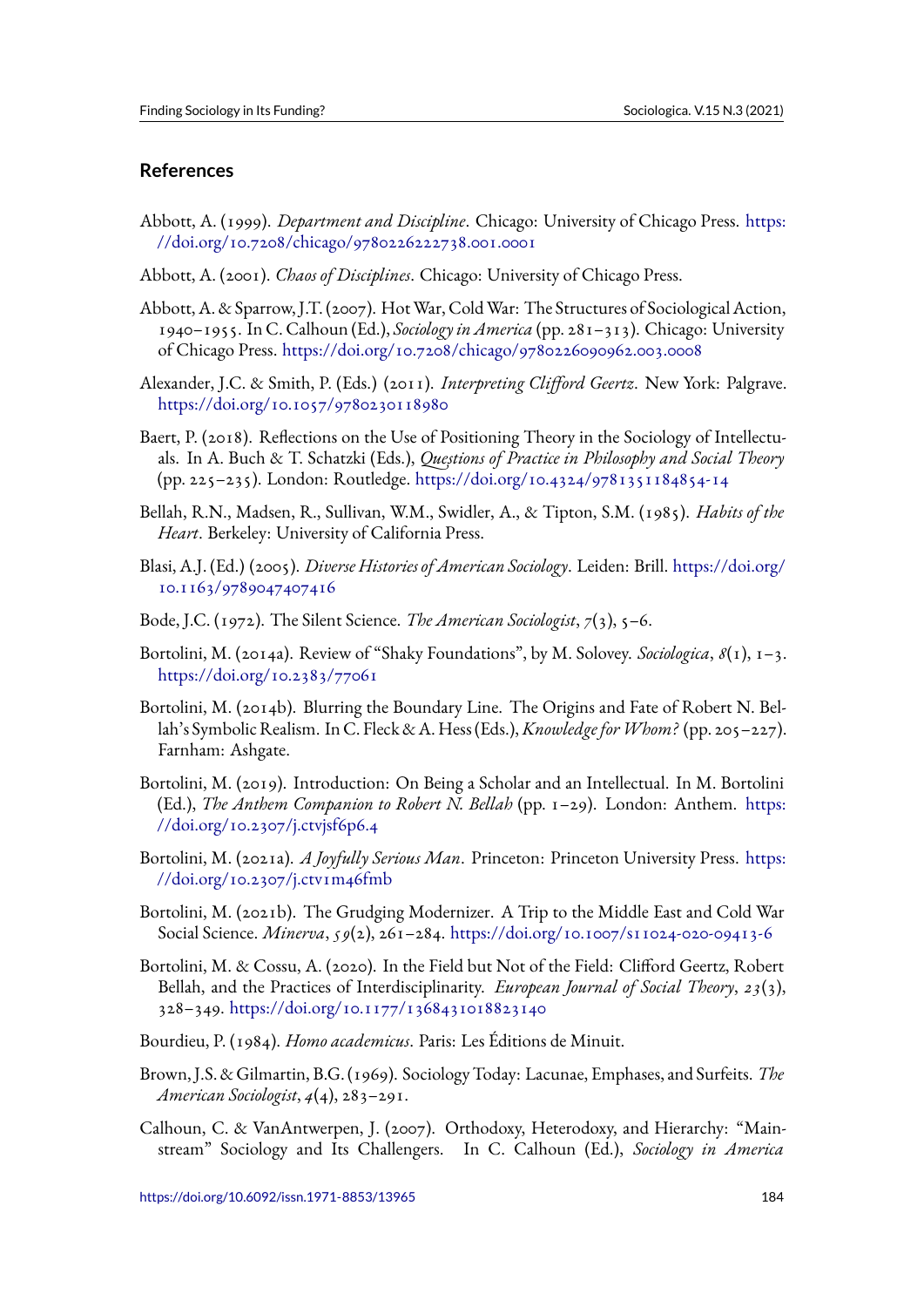(pp. 367–410). Chicago: University of Chicago Press. https://doi.org/10.7208/chicago/ 9780226090962.003.0010

- Camic, C. (2021). *Veblen*. Cambridge, MA: Harvard University Press. https://doi.org/10. 4159/9780674250710
- C[appell, C.L. & Guterbock, T](https://doi.org/10.7208/chicago/9780226090962.003.0010).M. (1992). Visible Colleges: The Social and Conceptual Structure of Sociology Specialties. *American Sociological Review*, *57*(2), 266–273. [https://doi.](https://doi.org/10.4159/9780674250710) [org/10.2307/2096210](https://doi.org/10.4159/9780674250710)
- Chen, L. (Ed.) (2020). *A Journey of Discovering Sociology*. Singapore: Springer-Peking University Press. https://doi.org/10.1007/978-981-15-6603-5
- C[ollins, R. \(1994\). Why t](https://doi.org/10.2307/2096210)he Social Sciences Won't Become High-consensus, Rapid-discovery Science. *Sociological Forum*, *9*, 155–177. https://doi.org/10.1007/BF01476360
- Collins, R. (1998). *[The Sociology of Philosophies](https://doi.org/10.1007/978-981-15-6603-5)*. Cambridge, MA: Harvard University Press.
- Cossu, A. (2021). Clifford Geertz, Intelle[ctual Autonomy, and Interpretive Soc](https://doi.org/10.1007/BF01476360)ial Science. *American Journal of Cultural Sociology*, *9*(3), 347–375. https://doi.org/10.1057/s41290- 019-00085-8
- Cossu, A. (2022). Talcott Parsons and Clifford Geertz: Modernization, Functionalism, and Interpretive Social Science. In H. Staubmann & J. Trevino (Eds.), *[The Routledge Inter](https://doi.org/10.1057/s41290-019-00085-8)[national Han](https://doi.org/10.1057/s41290-019-00085-8)dbook of Talcott Parsons Studies* (pp. 261–270). London: Routledge. https: //doi.org/10.4324/9780429321139-24
- Cossu, A. & Bortolini, M. (2015). Two Men, Two Books, Many Disciplines: Robert Bellah, Clifford Geertz, and the Making of Iconic Cultural Objects. In A. Law & E. [Royal-](https://doi.org/10.4324/9780429321139-24)Lybeck (Eds.), *[Sociological Amnesia](https://doi.org/10.4324/9780429321139-24)* (pp. 37–55). Farnham: Ashgate. https://doi.org/10. 4324/9781315609737-3
- Davis, N.Z. (2009). Review: "The Interpretation of Cultures" by C. Geertz. *The Sixteenth Century Journal*, *40*(1), 58–61.
- Fr[ickel, S. & Gross, N. \(2005](https://doi.org/10.4324/9781315609737-3)). A General Theory of Scientific/Intellectual Movements. *American Sociological Review*, *70*(2), 204–232. https://doi.org/10.1177/000312240507000202
- Geertz, C. (1963a). *Peddlers and Princes*. Chicago: The University of Chicago Press.
- Geertz, C. (1963b). *Agricultural Involution*[. Berkeley: University of California Press.](https://doi.org/10.1177/000312240507000202) https: //doi.org/10.1525/9780520341821
- Geertz, C. (1973). *The Interpretation of Cultures*. New York: Basic Books.
- G[eertz, C. \(1976\). Art as a Cultural Sys](https://doi.org/10.1525/9780520341821)tem. *Comparative Literature*, *91*(6), 1473–1499. [https:](https://doi.org/10.1525/9780520341821) //doi.org/10.2307/2907147
- Geertz, C. (1995). *After the Fact*. Cambridge, MA: Harvard University Press.
- G[eertz, C. \(2000\).](https://doi.org/10.2307/2907147) *Available Light*. Princeton: Princeton University Press.
- Glenn, N.D. (1971). American Sociologists' Evaluations of Sixty-Three Journals. *The American Sociologist*, *6*(4), 298–303.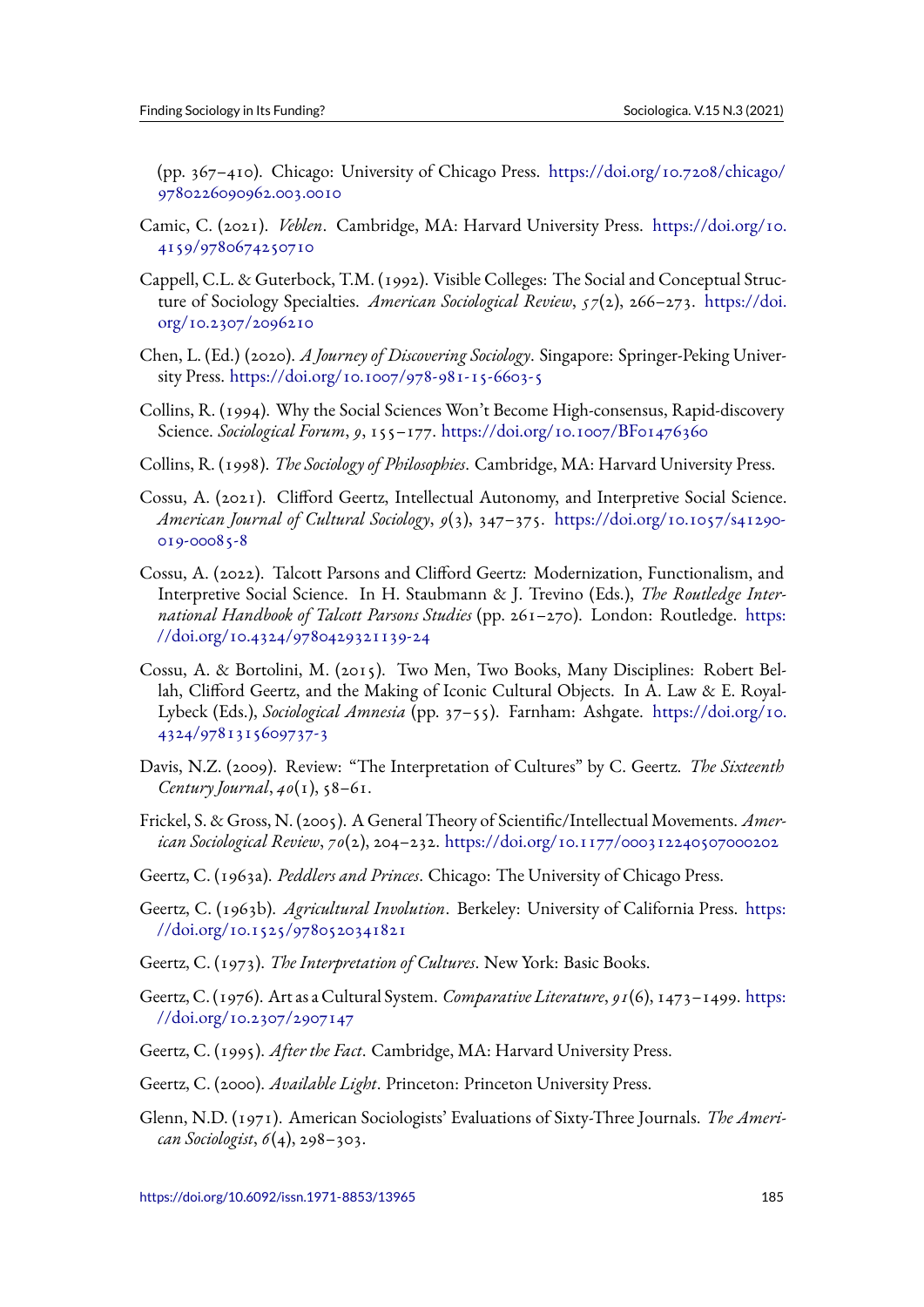Grossmann, M. (2021). *How Social Science Got Better*. New York: Oxford University Press.

- Heyck, H. (2015). *Age of System*. Baltimore: Johns Hopkins University Press.
- Kaysen, C. (1976). *Report of the Director 1966-1976*. Princeton: Institute for Advanced Study.
- Kleinman, D. & Solovey, M. (1995). Hot Science/Cold War: The National Science Foundation After WWII. *Radical History Review*, *63*, 110–139. https://doi.org/10.1215/ 01636545-1995-63-111
- Kuehn, D. & Rohlfing, I. (2016). Are There Really Two Cultures? A Pilot Study on the Application of Qualitative and Quantitative Methods in Political Science. *[European Journal of](https://doi.org/10.1215/01636545-1995-63-111) [Political Research](https://doi.org/10.1215/01636545-1995-63-111)*, *55*(4), 885–905. https://doi.org/10.1111/1475-6765.12159
- Lindee, S. & Radin, J. (2016). Patrons of the Human Experience. A History of the Wenner-Gren Foundation for Anthropological Research, 1941–2016. *Contemporary Anthropology*, *57*, supplement 14, S218–S301. ht[tps://doi.org/10.1086/687926](https://doi.org/10.1111/1475-6765.12159)
- Lipset, S.M. & Ladd, E.C. (1972). The Politics of American Sociologists. *American Journal of Sociology*, *78*(1), 67–104. https://doi.org/10.1086/225296
- McCartney, J.L. (1970). On Being Scientific. *[The American Sociolo](https://doi.org/10.1086/687926)gist*, *5*(1), 30–35. https: //doi.org/10.2307/278185
- McCartney, J.L. (1971). T[he Financing of Sociological Resea](https://doi.org/10.1086/225296)rch: Trends and Consequences. In E.A. Tiryakian (Ed.), *The Phenomenon of Sociology* (pp. 384–397). New York: Ap[pleton-](https://doi.org/10.2307/278185)[Century-Crofts.](https://doi.org/10.2307/278185)
- Miller, S. (1984). *Excellence and Equity*. Lexington: University Press of Kentucky.
- NCH. (1975). *Minutes of the Thirty-Sixth Meeting of the National Council on the Humanities*, May 15–16, 1975. National Council of the Humanities. https://neh.dspacedirect.org/  $h$ andle/11215/2745
- Padberg, B. (2020). The Global Diversity of Institutes for Advanced Study. *Sociologica*, *14*(1), 119–161. https://doi.org/10.6092/issn.1971-8853/9839
- Pa[rmar, I. \(2012\).](https://neh.dspacedirect.org/handle/11215/2745) *Foundations of the American Century*. New York: Columbia University Press. https://doi.org/10.7312/parm14628
- Parsons, T.([1963\). Papers of Talcott Parsons. HUGFP 15](https://doi.org/10.6092/issn.1971-8853/9839).4 Correspondence and Related Papers 1959–1966, box 8. Harvard University Archives.
- Parsons, [T. \(1965\). Editorial Statement.](https://doi.org/10.7312/parm14628) *The American Sociologist*, *1*(1), 2–3.
- Parsons, T. (1967). The Editor's Column. *The American Sociologist*, *2*(2), 62–64.
- Platt, J. (1996). *A History of Sociological Research Methods in America 1920–1960*. New York: Cambridge University Press.
- Price, D.H. (2016). *Cold War Anthropology*. Durham: Duke University Press. https://doi. org/10.1215/9780822374381
- Rabinow, P. & Sullivan, W.M. (Eds.) (1979). *Interpretive Social Science*. Berkeley: University [of California Press.](https://doi.org/10.1215/9780822374381) https://doi.org/10.1525/9780520340343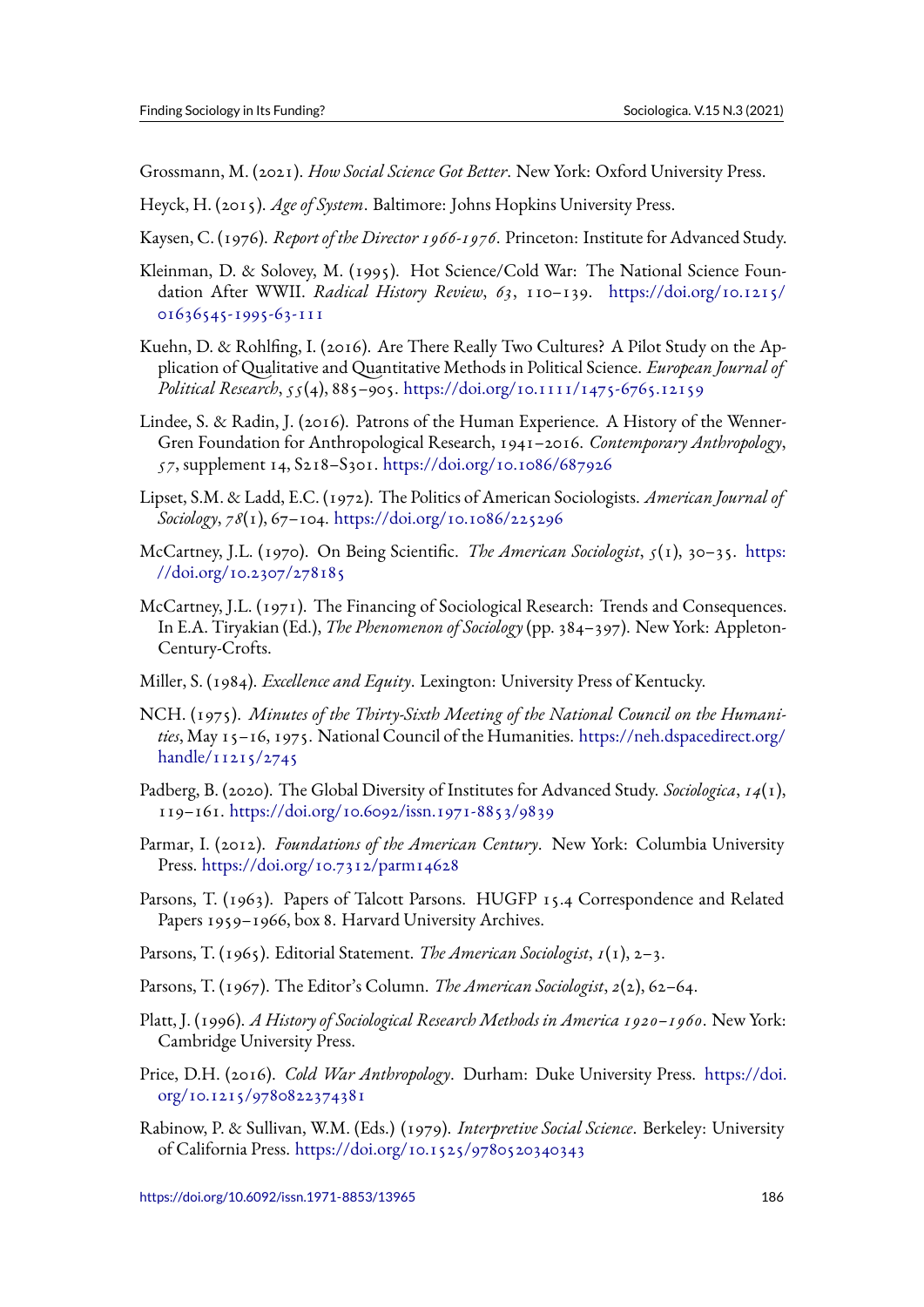- Rhoades, L.J. (1981). *A History of the American Sociological Association, 1905–1980*. Washington, D.C.: American Sociological Association.
- Schwemmer, C. & Wieczorek, O. (2020). The Methodological Divide of Sociology: Evidence from Two Decades of Journal Publications. *Sociology*, *54*(1), 3–21. https://doi.org/10. 1177/0038038519853146
- Scott, J. & Keates, D. (Eds.) (2011). *Schools of Thought*. Princeton: Princeton University Press.
- Si[ca, A. & Turner, S.P. \(Eds.](https://doi.org/10.1177/0038038519853146)) (2005). *The Disobedient Generation*. Chi[cago: University of](https://doi.org/10.1177/0038038519853146) Chicago Press.
- Skura, B. (1976). Constraints on a Reform Movement: Relationships between SSSP and ASA, 1951–1970. *Social Problems*, *24*(1), 15–36. https://doi.org/10.2307/800319
- Smelser, N.J. & Davis, J.A. (1969). *Sociology*. Englewood Cliffs: Prentice-Hall.
- Solovey, M. (2001). Science and the St[ate during the Cold War: Blu](https://doi.org/10.2307/800319)rred Boundaries and a Contested Legacy. *Social Studies of Science*, *31*(2), 165–170. https: //doi.org/10.1177/0306312701031002002
- Solovey, M. (2012). Cold War Social Science: Specter, Reality, or Useful Concept? In M. Solovey & H. Cravens (Eds.), *Cold War Social Science* (pp. 1–22). New York: Pa[lgrave](https://doi.org/10.1177/0306312701031002002) Macmillan. [https://doi.org/10.1057/97811](https://doi.org/10.1177/0306312701031002002)37013224
- Solovey, M (2013). *Shaky Foundations*. New Brunswick: Rutgers University Press.
- Solovey, M. (2020). *[Social Science forWhat?](https://doi.org/10.1057/9781137013224)* Cambridge, MA: MIT Press. https://doi.org/10. 7551/mitpress/12211.001.0001
- Solovey, M. & Pooley, J.D. (2010). The Price of Success: Sociologist Harry Alpert, the NSF's First Social Science Policy Architect. *Annals of Science*, *68*(2), 229–260. [https://doi.org/10.](https://doi.org/10.7551/mitpress/12211.001.0001) [1080/00033790.2010.516244](https://doi.org/10.7551/mitpress/12211.001.0001)
- Steinmetz, G. (2007). American Sociology before and after World War II. In C. Calhoun (Ed.), *Sociology in America* (pp. 314–366). Chicago: University of Chicago Press. [https://doi.org/](https://doi.org/10.1080/00033790.2010.516244) [10.7208/chicago/9780226090](https://doi.org/10.1080/00033790.2010.516244)962.003.0009
- Swidler, A. (1996). Geertz's Ambiguous Legacy. *Contemporary Sociology*, *25*(3), 299–302. https://doi.org/10.2307/2077435
- Sz[anton, D. \(1976\). South and Southeast Asia:](https://doi.org/10.7208/chicago/9780226090962.003.0009) New Concerns of the Council. *Items*, *30*(2),  $1-2$ .
- Tr[aag, V. & Franssen, T. \(2016\).](https://doi.org/10.2307/2077435) *Revealing the Quantitative-Qualitative Divide in Sociology Using Bibliometric Visualization*. Centre for Science and Technology Studies. https://www. cwts.nl/blog?article=n-q2v294 (last accessed January 12, 2022).
- Turner, S.P. (2014). *American Sociology*. Basingstoke: Palgrave. https://doi.org/10.1057/ 9781137377173
- T[urner, S.P. & Turner, J.H. \(1990](https://www.cwts.nl/blog?article=n-q2v294)). *The Impossible Science*. Newbury Park: Sage.

W[allerstein, I. \(Ed.\)](https://doi.org/10.1057/9781137377173) (1998). *Open the Social Sciences*. Stanford: Stan[ford University Press.](https://doi.org/10.1057/9781137377173)